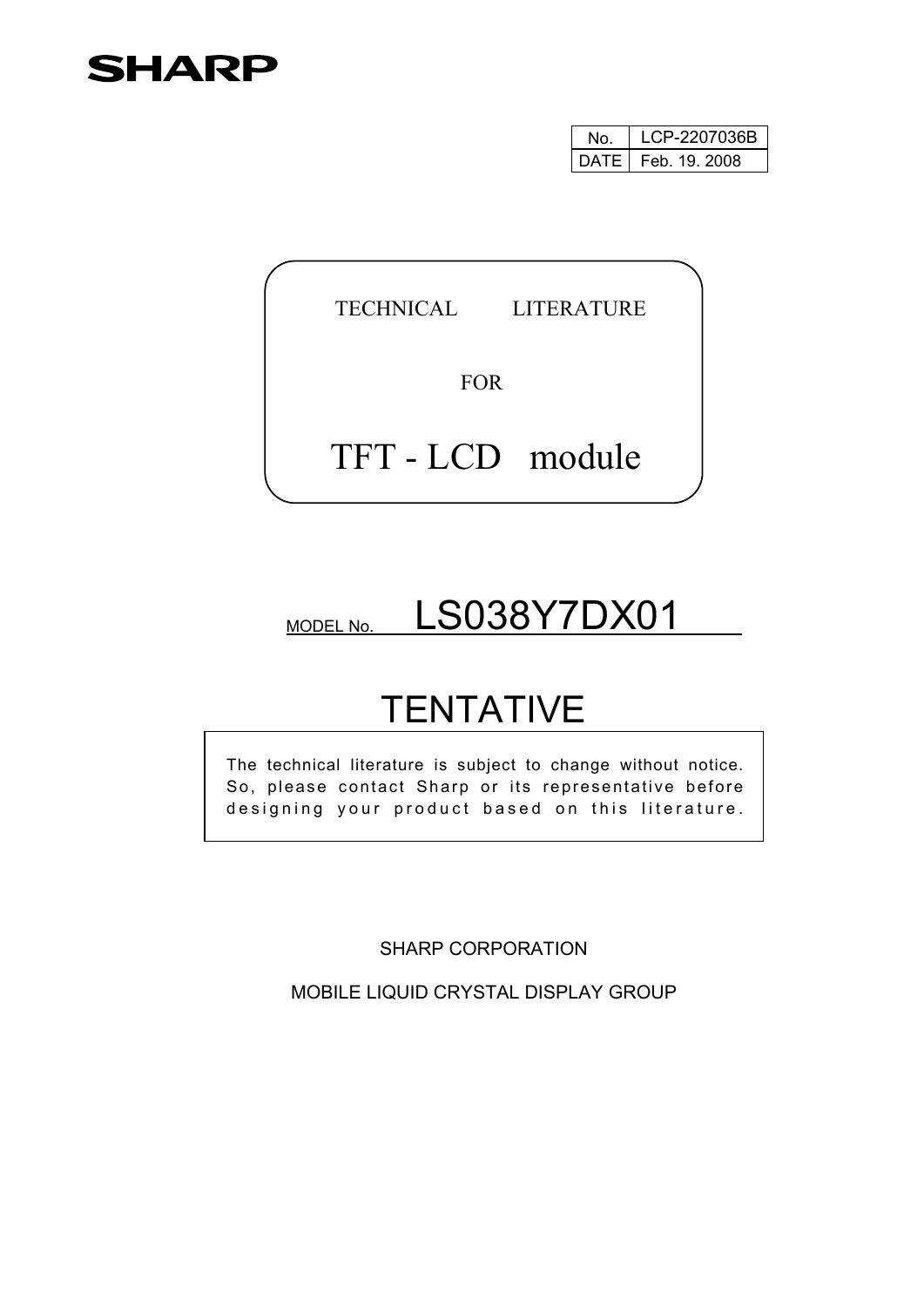## RECORDS OF REVISION

MODEL No : LS038Y7DX01

| SPEC No.     | Date      | NO.                      | PAGE           | SUMMARY                      | <b>NOTE</b> |
|--------------|-----------|--------------------------|----------------|------------------------------|-------------|
| LCP-2207036  | 2008.2.15 | $\overline{\phantom{a}}$ | $\blacksquare$ | $\qquad \qquad \blacksquare$ | 1st Issue   |
| LCP-2207036B | 2008.2.19 | $\, {\bf B}$             | $13$           | Addition: RGB Chromaticity   | 2nd Issue   |
|              |           |                          |                |                              |             |
|              |           |                          |                |                              |             |
|              |           |                          |                |                              |             |
|              |           |                          |                |                              |             |
|              |           |                          |                |                              |             |
|              |           |                          |                |                              |             |
|              |           |                          |                |                              |             |
|              |           |                          |                |                              |             |
|              |           |                          |                |                              |             |
|              |           |                          |                |                              |             |
|              |           |                          |                |                              |             |
|              |           |                          |                |                              |             |
|              |           |                          |                |                              |             |
|              |           |                          |                |                              |             |
|              |           |                          |                |                              |             |
|              |           |                          |                |                              |             |
|              |           |                          |                |                              |             |
|              |           |                          |                |                              |             |
|              |           |                          |                |                              |             |
|              |           |                          |                |                              |             |
|              |           |                          |                |                              |             |
|              |           |                          |                |                              |             |
|              |           |                          |                |                              |             |
|              |           |                          |                |                              |             |
|              |           |                          |                |                              |             |
|              |           |                          |                |                              |             |
|              |           |                          |                |                              |             |
|              |           |                          |                |                              |             |
|              |           |                          |                |                              |             |
|              |           |                          |                |                              |             |
|              |           |                          |                |                              |             |
|              |           |                          |                |                              |             |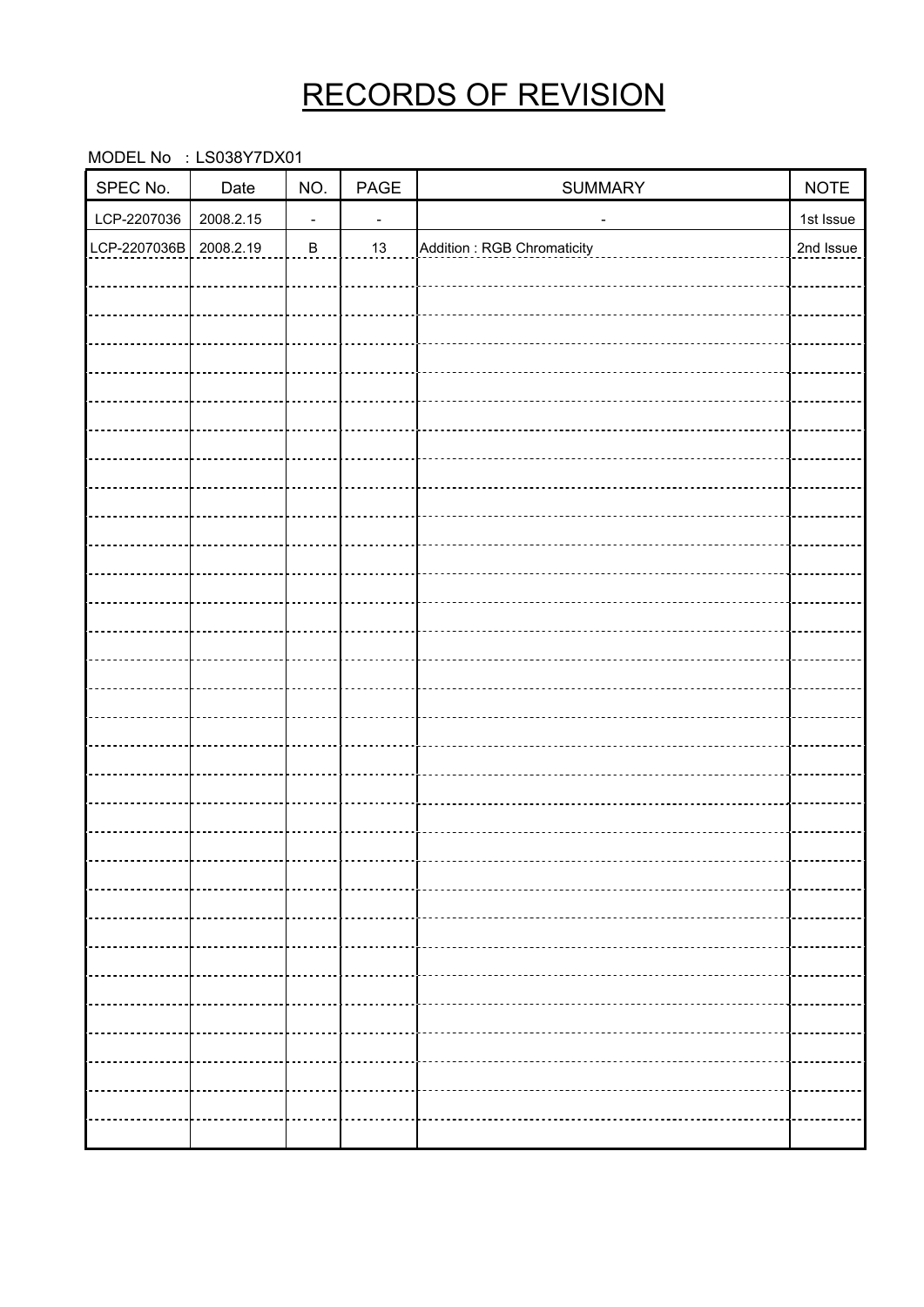#### **NOTICE**

 This publication is the proprietary of SHARP and is copyrighted, with all rights reserved. Under the copyright laws, no part of this publication may be reproduced or transmitted in any form or by any means, electronic or mechanical for any purpose, in whole or in part, without the express written permission of SHARP. Express written permission is also required before any use of this publication may be made by a third party.

 The application circuit examples in this publication are provided to explain the representative applications of SHARP's devices and are not intended to guarantee any circuit design or permit any industrial property right or other rights to be executed. SHARP takes no responsibility for any problems related to any industrial property right or a third party resulting from the use of SHARP's devices, except for those resulting directly from device manufacturing processes.

 In the absence of confirmation by device specification sheets, SHARP takes no responsibility for any defects that occur in equipment using any of SHARP's devices, shown in catalogs, data books, etc. Contact SHARP in order to obtain the latest device specification sheets before using any SHARP's device.

 SHARP reserves the right to make changes in the specifications, characteristics, data, materials, structures and other contents described herein at any time without notice in order to improve design or reliability. Contact SHARP in order to obtain the latest specification sheets before using any SHARP's device. Manufacturing locations are also subject to change without notice.

 Observe the following points when using any device in this publication. SHARP takes no responsibility for damage caused by improper use of the devices.

| The devices in this publication are designed for use in general electronic equipment designs, such as: |  |                      |                             |  |  |  |  |  |  |
|--------------------------------------------------------------------------------------------------------|--|----------------------|-----------------------------|--|--|--|--|--|--|
| Personal computers<br>Office automation<br>Telecommunication equipment                                 |  |                      |                             |  |  |  |  |  |  |
| Test and measurement equipment                                                                         |  | Industrial control   | ·Personal digital assistant |  |  |  |  |  |  |
| Audio visual and multimedia equipment                                                                  |  | Consumer electronics | ·Personal navigation device |  |  |  |  |  |  |

 The appropriate design measures should be taken to ensure reliability and safety when SHARP's devices are used for equipment such as:

·Transportation control and safety equipment (i.e., aircraft, trains, automobiles, etc.)

·Traffic signals ·Gas leakage sensor breakers

·Alarm equipment · Various safety devices etc.

 SHARP's devices shall not be used for equipment that requires extremely high level of reliability, such as: ·Military and space applications ·Nuclear power control equipment ·Medical equipment for life support

 Contact a SHARP representative, in advance, when intending to use SHARP's devices for any "specific" applications other than those recommended by SHARP.

 Contact and consult with a SHARP representative if there are any questions about the contents of this publication.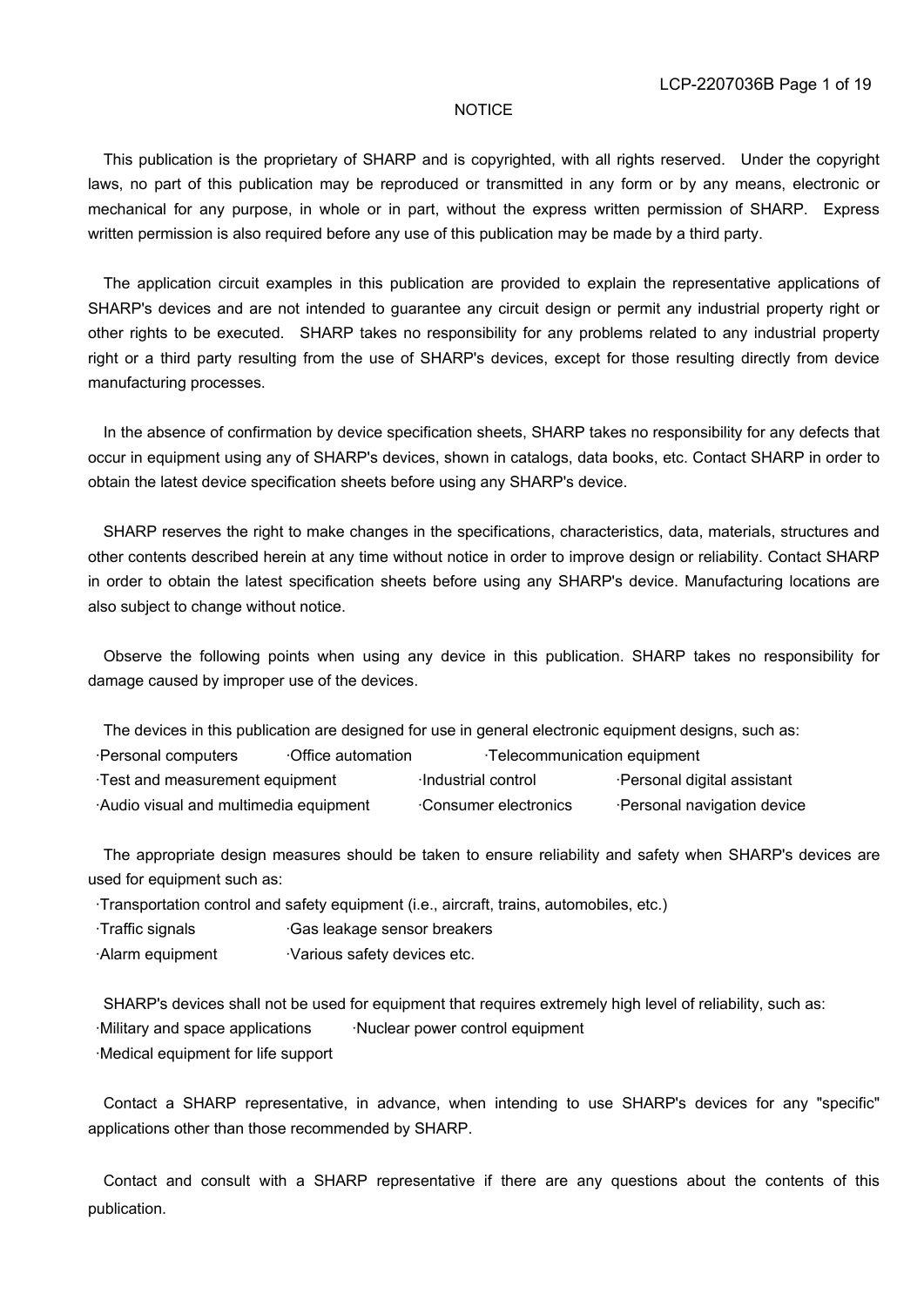#### 1. Applicable Scope

This specification is applicable to TFT-LCD Module "LS038Y7DX01".

#### 2. General Description

 This module is a color transflective and active matrix LCD module incorporating CG-Silicon TFT (Continuous Grain-Silicon Thin Film Transistor). It is composed of a color TFT-LCD panel, driver ICs, Input FPC, a back light unit and a touch panel. Graphics and texts can be displayed on a 480×3×800 dots panel with 262,144 colors by supplying 18bit data signals(6bit×RGB), four timing signals, 3wire SPI Interface signals, logic(typ.+1.8V), analog (typ. +2.85V) supply voltages for TFT-LCD panel driving, supply voltage for back light and back light control signals.

It is a wide viewing-angle-mode (Vertical viewing angle :( ±80°), Horizontal viewing angle :( ±80°), CR>10).

#### 3. Mechanical (Physical) Specifications

Table1

| Item                    | Specifications               | Unit  | Remarks     |
|-------------------------|------------------------------|-------|-------------|
| Screen size             | 9.66 (3.8" type) Diagonal    | cm    |             |
| Active area             | 49.68(H)×82.8(V)             | mm    |             |
| Pixel format            | 480(H)×800(V)                | pixel |             |
|                         | 1 Pixel $=R+G+B$ dots        |       |             |
| Pixel pitch             | $0.0345(H) \times 0.1035(V)$ | mm    |             |
| Pixel configuration     | R, G, B vertical stripes     | -     |             |
| Display mode            | Normally black               |       |             |
| Unit outline dimensions | 54.6(W)×93.0(H)×2.0(D)       | mm    | $[Note3-1]$ |
| Mass                    | (TBD)                        | g     |             |
| Surface hardness        | ЗH                           |       |             |

ޣNote3-1ޤThe above-mentioned table indicates module sizes without some projections and FPC. For detailed measurements and tolerances, please refer to Fig.1 Outline Dimensions.

#### 4. Pixel Configuration

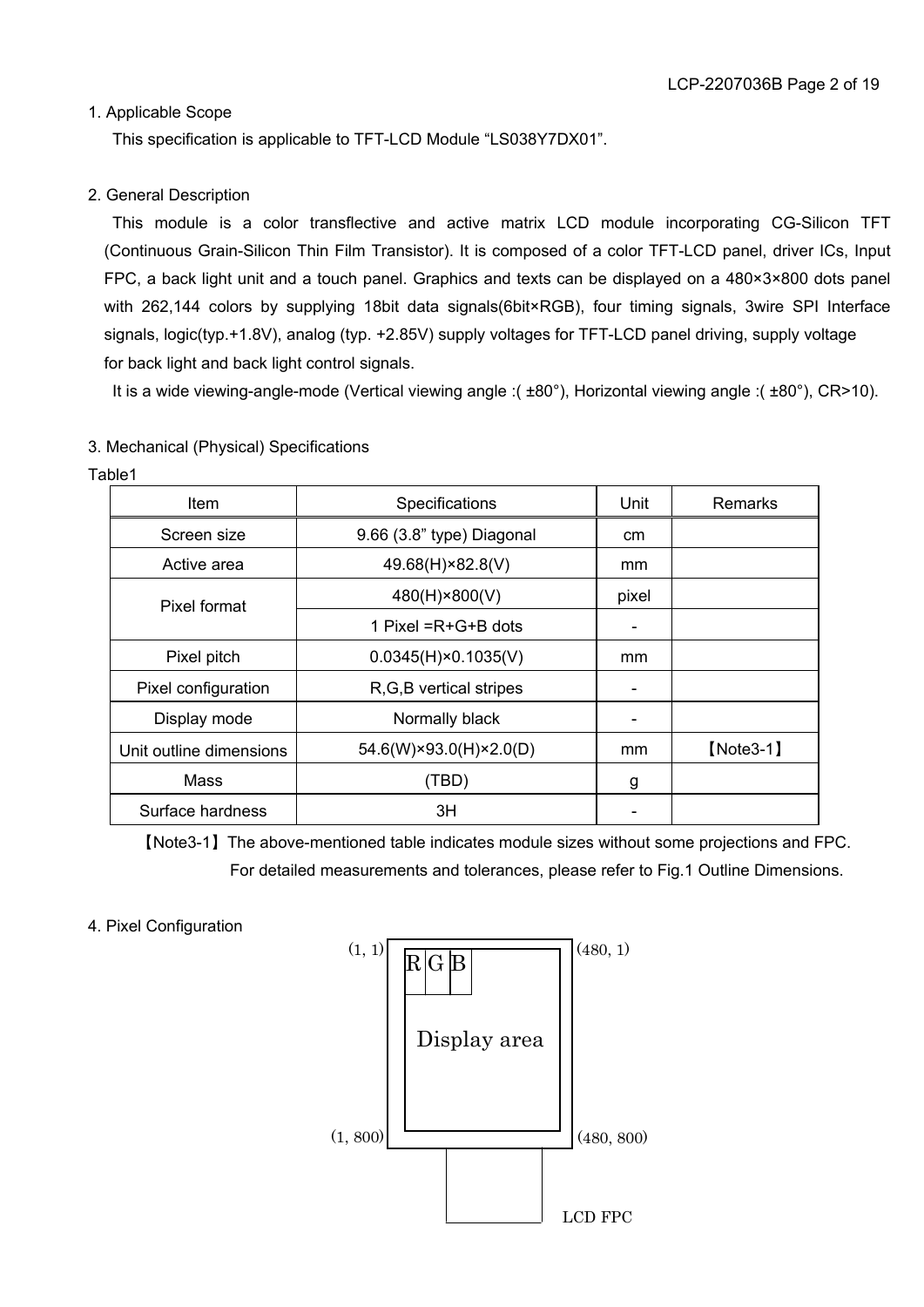### 5. Input Terminal Names and Functions

### Table2-1(BtoB:AXT450124)

| Pin No.         | Symbol                 | I/O                      | Description                                            | Remarks |
|-----------------|------------------------|--------------------------|--------------------------------------------------------|---------|
| 1               | LED-                   |                          | Power Supply for LED(Cathode)                          |         |
| $\overline{2}$  | LED+                   |                          | Power Supply for LED(Anode)                            |         |
| $\overline{3}$  | $\overline{\text{NC}}$ | $\blacksquare$           | <b>OPEN(Not Connected)</b>                             |         |
| 4               | <b>VDC</b>             | -                        | Power Supply(Analog)                                   |         |
| 5               | <b>GND</b>             | -                        | Ground                                                 |         |
| $\overline{6}$  | <b>VDDIO</b>           |                          | Power Supply(Digital)                                  |         |
| $\overline{7}$  | <b>GND</b>             |                          | Ground                                                 |         |
| 8               | <b>BRESET</b>          |                          | <b>Reset Signal</b>                                    |         |
| $\overline{9}$  | <b>LCDCS</b>           |                          | Serial Interface(Chip Select)                          |         |
| 10              | <b>SO</b>              | O                        | Serial Interface(Data output)                          |         |
| 11              | SI                     |                          | Serial Interface(Data Input)                           |         |
| 12              | <b>SCLK</b>            |                          | Serial Interface(Clock)                                |         |
| 13              | <b>GND</b>             |                          | Ground                                                 |         |
| 14              | RO(ID0)                | I(O)                     | Red Data Signal(LSB) 、(ID pin(10kΩ Pull-Up VDDIO))     |         |
| 15              | R <sub>1</sub>         |                          | Red Data Signal                                        |         |
| 16              | R2                     |                          | Red Data Signal                                        |         |
| 17              | R <sub>3</sub>         |                          | Red Data Signal                                        |         |
| 18              | R <sub>4</sub>         |                          | Red Data Signal                                        |         |
| 19              | R <sub>5</sub>         |                          | Red Data Signal(MSB)                                   |         |
| 20              | <b>GND</b>             |                          | Ground                                                 |         |
| 21              | G <sub>0</sub>         |                          | Green Data Signal(LSB)                                 |         |
| 22              | G <sub>1</sub>         |                          | Green Data Signal                                      |         |
| 23              | G <sub>2</sub>         |                          | Green Data Signal                                      |         |
| 24              | G <sub>3</sub>         |                          | Green Data Signal                                      |         |
| $\overline{25}$ | G4                     |                          | Green Data Signal                                      |         |
| 26              | $\overline{G5}$        |                          | Green Data Signal(MSB)                                 |         |
| 27              | <b>GND</b>             |                          | Ground                                                 |         |
| 28              | <b>ENAB</b>            |                          | Data enable signal                                     |         |
| 29              | <b>GND</b>             |                          | Ground                                                 |         |
| 30              | <b>DOTCLK</b>          |                          | Dot Clock                                              |         |
| 31              | <b>GND</b>             | $\overline{\phantom{0}}$ | Ground                                                 |         |
| $\overline{32}$ | <b>HSYNC</b>           |                          | Horizontal Synchronizing Signal                        |         |
| $\overline{33}$ | <b>VSYNC</b>           |                          | Vertical Synchronizing Signal                          |         |
| 34              | <b>GND</b>             |                          | Ground                                                 |         |
| $\overline{35}$ | B0(ID1)                | I(O)                     | Blue Data Signal(LSB)、(ID pin(10kΩ Pull-Down GND))     |         |
| $\overline{36}$ | $\overline{B1}$        | $\mathbf{I}$             | <b>Blue Data Signal</b>                                |         |
| 37              | <b>B2</b>              |                          | <b>Blue Data Signal</b>                                |         |
| 38              | B <sub>3</sub>         |                          | <b>Blue Data Signal</b>                                |         |
| 39              | B4                     |                          | <b>Blue Data Signal</b>                                |         |
| 40              | $\overline{B5}$        |                          | Blue Data Signal(MSB)                                  |         |
| 41              | <b>GND</b>             |                          | Ground                                                 |         |
| 42              | <b>PWM</b>             | O                        | PWM output for backlight adjustment                    |         |
| 43<br>44        | Х-<br>Y-               |                          | Touch panel electrode(X-)                              |         |
| 45              | $X +$                  |                          | Touch panel electrode(Y-)<br>Touch panel electrode(X+) |         |
| 46              | $\overline{Y+}$        |                          | Touch panel electrode(Y+)                              |         |
| 47              | Key 1                  |                          |                                                        |         |
| 48              | $Key_2$                |                          |                                                        |         |
| 49              | $Key_3$                |                          |                                                        |         |
| 50              | Key_C                  |                          |                                                        |         |
|                 |                        |                          |                                                        |         |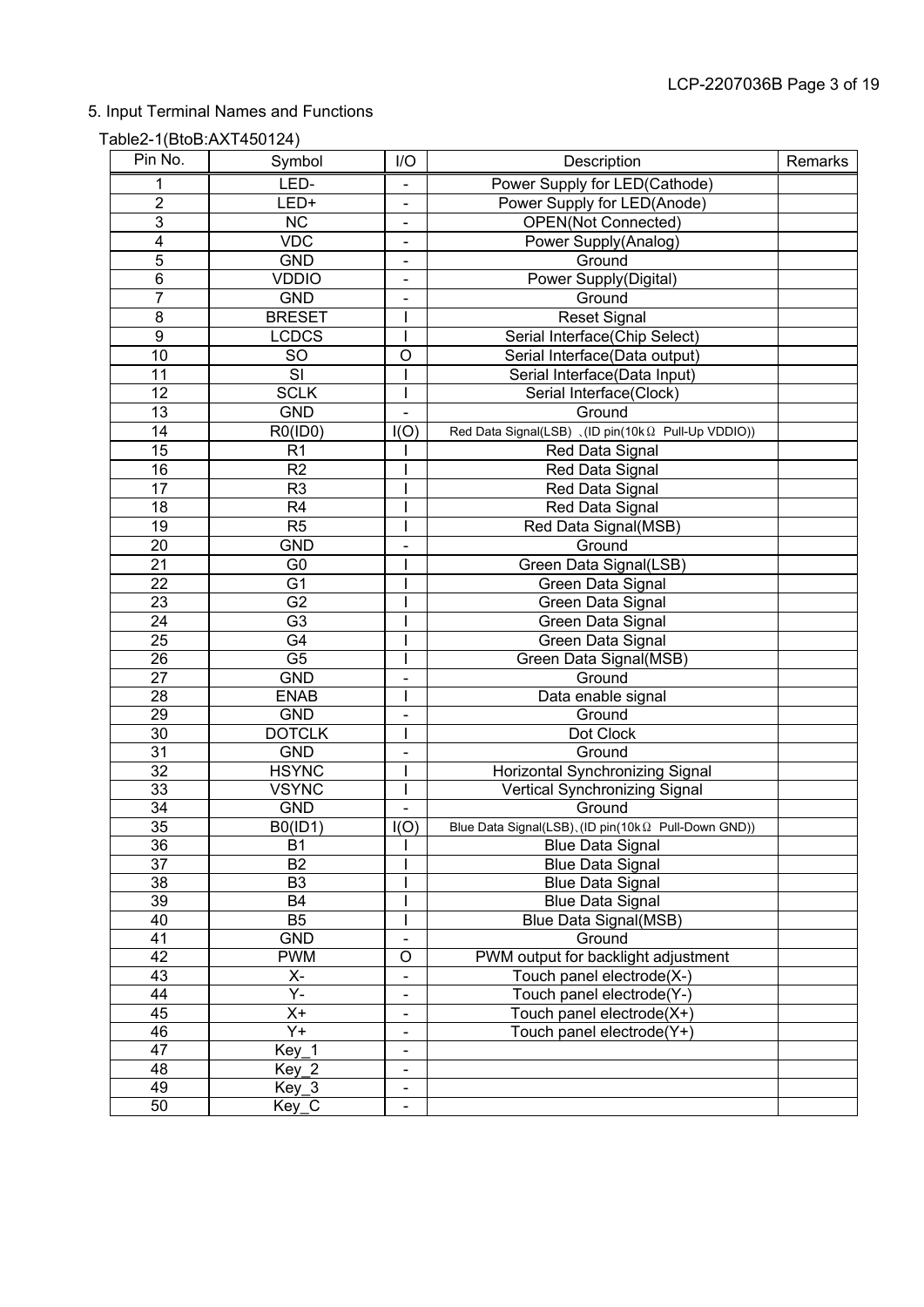#### 6. Absolute Maximum Ratings

| Table 3                      |                  |                     |                                |              | GND=0V         |
|------------------------------|------------------|---------------------|--------------------------------|--------------|----------------|
| Parameter                    | Symbol           | Conditions          | Rated value                    | Unit         | Remarks        |
| Analog Power Supply Voltage  | <b>VDC</b>       | Ta=+25 $°C$         | $-0.3 - +4.0$                  | v            | $[Note6-1]$    |
| Digital Power Supply Voltage | <b>VDDIO</b>     | Ta=+25 $°C$         | $-0.3 \sim +4.0$               | V            | $[Note6-1]$    |
| Input Voltage                | V <sub>IN</sub>  | Ta=+25 $^{\circ}$ C | $-0.3 \sim \text{VDDIO} + 0.3$ | V            | [Note6-1, 6-2] |
| Temperature for storage      | $T_{\text{stg}}$ |                     | $-30 - +70$                    | °C           | $[Note6-3]$    |
| Temperature for operation    | $\mathsf{T}$ opr |                     | $-20 - 60$                     | $^{\circ}$ C | $[Note6-3]$    |
| LED Input electric current   | <b>ILED</b>      | $Ta=+25^{\circ}C$   | 35                             | mA           | $[Note6-4]$    |

ޣNote6-1ޤVoltage applied to GND pins. GND pin conditions are based on all the same voltage(0V). Always connect all GND externally and use at the same voltage.

ޣNote6-2ޤBRESET,LCDCS,SI,SCLK,ENAB,DOTCLK,HSYNC,VSYNC,R0~R5, G0~G5,B0~B5 terminals are applied.

ޣNote6-3ޤHumidity : 95%RHMax.(at Ta40°C). Maximum wet-bulb temperature is less than 39°C(at Ta>40°C). Condensation of dew must be avoided.

ޣNote6-4ޤAmbient temperature and the maximum input are fulfilling the following operating conditions.



#### 7. Electrical Characteristics

7-1. TFT-LCD Panel Driving Section

| Table 4                      |                            |          |                          |              |      | GND=0V         |
|------------------------------|----------------------------|----------|--------------------------|--------------|------|----------------|
| Parameter                    | Symbol                     | Min.     | Typ.                     | Max.         | Unit | Remarks        |
| Analog Power Supply Voltage  | <b>VDC</b>                 | $(+2.7)$ | $+2.85$                  | $+3.3$       |      | $[Note7-1]$    |
| Digital Power Supply Voltage | <b>VDDIO</b>               | $+1.65$  | $+1.8$                   | <b>VDC</b>   |      | $[Note7-1]$    |
| Input voltage (Low)          | $\mathsf{V}_{\mathsf{IL}}$ | 0        | $\overline{\phantom{0}}$ | 0.2VDDIO     | V    | [Note7-2, 7-3] |
| Input voltage (High)         | $\mathsf{V}_{\mathsf{IH}}$ | 0.8VDDIO |                          | <b>VDDIO</b> | ٧    | [Note7-2, 7-4] |
| Input current (Low)          | <b>JOL</b>                 |          |                          | (TBD)        | μA   |                |
| Input current (High)         | ΙOΗ                        |          |                          | (TBD)        | μA   |                |

ޣNote7-1ޤInclude Ripple Noise

ޣNote7-2ޤBRESET,LCDCS,SI,SCLK,ENAB,DOTCLK,HSYNC,VSYNC,R0~R5,

G0~G5,B0~B5 terminals are applied.

ޣNote7-3ޤwithout overshoot

[Note7-4] applied overshoot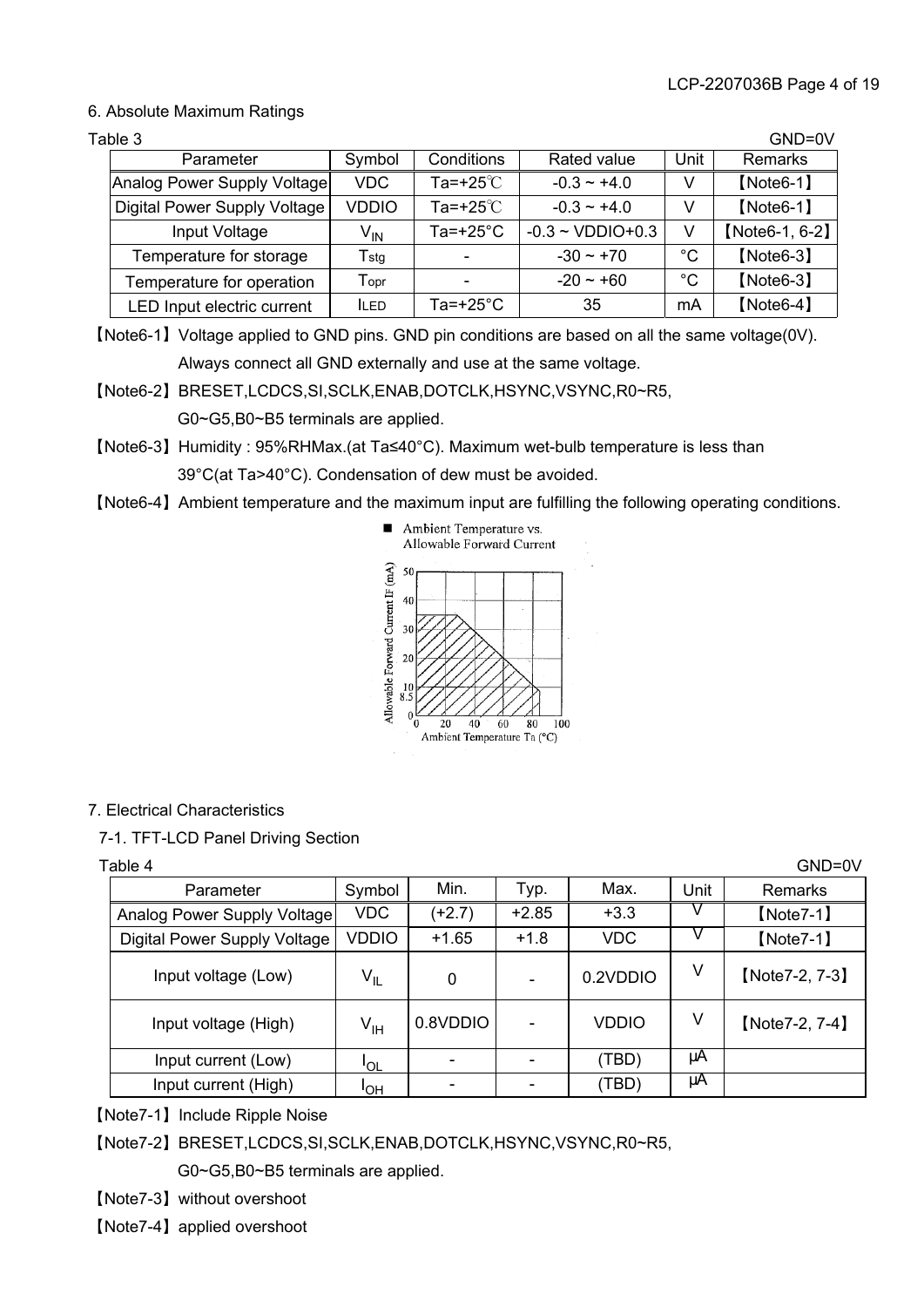### 7-2. Back Light Driving Section

| $Ta=+25^{\circ}C$ , $GND=0V$ |  |
|------------------------------|--|
|                              |  |

| Table 5                  |                  |      |         |         |      | Ta=+25 $^{\circ}$ C, GND=0V |
|--------------------------|------------------|------|---------|---------|------|-----------------------------|
| Parameter                | Symbol           | Min. | yp.     | Max.    | Unit | Remarks                     |
| <b>LED Voltage</b>       | V <sub>LED</sub> | -    | $+22.4$ | $+24.5$ |      | $[Note7-5]$                 |
| <b>LED Current</b>       | lı FD            |      | 20      | -       | mA   |                             |
| <b>Power Consumption</b> | WLED             |      | 448     | -       | mW   | $[Note 7-6]$                |

【Note7-5】at I<sub>LED</sub>=20mA

 $[Note7-6]$  W<sub>LED</sub>=V<sub>L</sub> $\times$ I<sub>L</sub>

7-3. Power Consumption

| Table 6             |        |               |      |               |      |      | $Ta=+25^{\circ}C$ , $GND=0V$ |
|---------------------|--------|---------------|------|---------------|------|------|------------------------------|
| Parameter           | Symbol | Conditions    | Min. | $\tau_{VD}$ . | Max. | Jnit | Remarks                      |
| Current Consumption |        | $VDC = 2.85V$ |      | (TBD)         |      | mA   | $[Note7-7]$                  |
|                     |        | VDDIO=1.8V    |      | (TBD)         |      | mA   | $[Note7-8]$                  |

ޣNote7-7ޤMeasurement Conditions TBD

ޣNote7-8ޤMeasurement Conditions TBD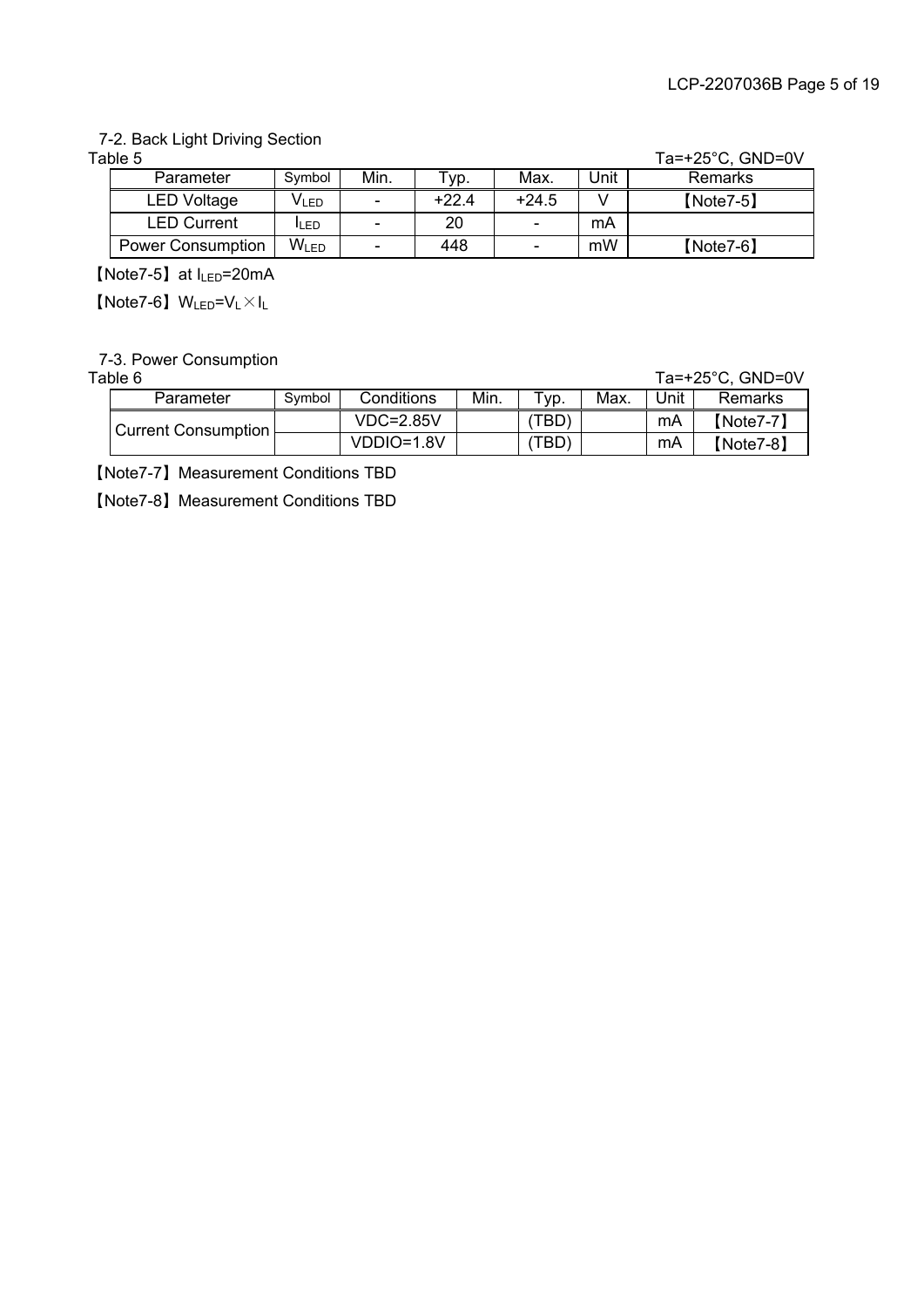### 8. Timing characteristics of input signals

### 8-1 AC Timing

#### Table 7

| Parameter                             | Symbol                                             | Min.                     | Typ.                     | Max.                         | Unit          | Remark     |
|---------------------------------------|----------------------------------------------------|--------------------------|--------------------------|------------------------------|---------------|------------|
| Vertical frequency                    | $f_V$                                              | $\overline{a}$           | 60                       | $\overline{a}$               | Hz            |            |
| Horizontal frequency                  | $f_H$                                              |                          |                          |                              | kHz           |            |
| <b>DOTCLK</b> frequency               | f <sub>dotclk</sub>                                | $\overline{\phantom{a}}$ | (30)                     | (40)                         | <b>MHz</b>    | <b>TBD</b> |
| <b>DOTCLK</b> cycle                   | t <sub>DOTCLK</sub>                                | (25)                     | (33.3)                   | $\blacksquare$               | ns            | <b>TBD</b> |
| Hsync low pulse width                 | t <sub>HSW</sub>                                   | $\overline{2}$           | $\overline{10}$          |                              | <b>DOTCLK</b> |            |
| Horizontal back porch                 | t <sub>HBP</sub>                                   | $\overline{2}$           | 20                       | $\overline{\phantom{0}}$     | <b>DOTCLK</b> |            |
| Horizontal front porch                | t <sub>HFP</sub>                                   | $\overline{8}$           | $\overline{10}$          | $\overline{\phantom{0}}$     | <b>DOTCLK</b> |            |
| Horizontal data start point           | $t_{\rm{HSW+}}t_{\rm{HBP}}$                        | 12                       | 30                       |                              | <b>DOTCLK</b> |            |
| Horizontal blanking period            | $t_{\text{HSV +}} t_{\text{HBP +}} t_{\text{HFP}}$ | 20                       | 40                       | $\overline{\phantom{0}}$     | <b>DOTCLK</b> |            |
| Horizontal display area               | <b>HDISP</b>                                       | $\overline{\phantom{0}}$ | 480                      | $\overline{a}$               | <b>DOTCLK</b> |            |
| Horizontal cycle                      | $H_{c$                                             | $\overline{500}$         | 520                      | 1023                         | <b>DOTCLK</b> |            |
| Vsync low pulse width                 | t <sub>vsw</sub>                                   | 1                        | (2)                      | $\qquad \qquad \blacksquare$ | Line          | <b>TBD</b> |
| Vertical back porch                   | t <sub>VBP</sub>                                   | $\overline{2}$           | (2)                      | $\qquad \qquad \blacksquare$ | Line          | <b>TBD</b> |
| Vertical front porch                  | $t_{\rm VFP}$                                      | $\overline{1}$           | $\overline{(2)}$         |                              | Line          | <b>TBD</b> |
| Vertical data start point             | $t_{VSW+}$ $t_{VBP}$                               | $\overline{2}$           | $\overline{(4)}$         | $\overline{\phantom{a}}$     | Line          | <b>TBD</b> |
| Vertical blanking period              | $t_{VSW}$ + $t_{VBP}$ + $t_{VFP}$                  | $\overline{3}$           | (6)                      | $\blacksquare$               | Line          | <b>TBD</b> |
| Vertical display area                 | <b>VDISP</b>                                       | $\overline{a}$           | 800                      | 1023                         | Line          |            |
| Vertical cycle                        | $V_{cycle}$                                        | $\blacksquare$           | (812)                    | $\blacksquare$               | Line          | <b>TBD</b> |
| Vertical synchronization setup time   | t <sub>vsys</sub>                                  | 7.5                      |                          |                              | ns            |            |
| Vertical synchronization hold time    | t <sub>vsyh</sub>                                  | $\overline{7.5}$         | $\overline{\phantom{0}}$ | $\overline{\phantom{0}}$     | ns            |            |
| Horizontal synchronization setup time | t <sub>hsys</sub>                                  | 7.5                      | $\overline{\phantom{0}}$ | $\overline{\phantom{a}}$     | ns            |            |
| Horizontal synchronization hold time  | t <sub>hsyh</sub>                                  | 7.5                      |                          |                              | ns            |            |
| Sync signal falling phase difference  | $t_{hv}$                                           | $\blacksquare$           | $\overline{a}$           | 480                          | <b>DOTCLK</b> |            |
| Clock low period                      | $t_{\text{CKL}}$                                   | 12.5                     | $\overline{\phantom{0}}$ | $\overline{\phantom{a}}$     | ns            |            |
| Clock high period                     | $\mathsf{t}_{\mathsf{CKH}}$                        | 12.5                     |                          |                              | ns            |            |
| Data setup time                       | $\mathfrak{t}_{\text{ds}}$                         | 7.5                      | $\overline{\phantom{0}}$ | $\qquad \qquad \blacksquare$ | ns            |            |
| Data hold time                        | $t_{\text{dh}}$                                    | 7.5                      | $\overline{\phantom{0}}$ | $\overline{\phantom{0}}$     | ns            |            |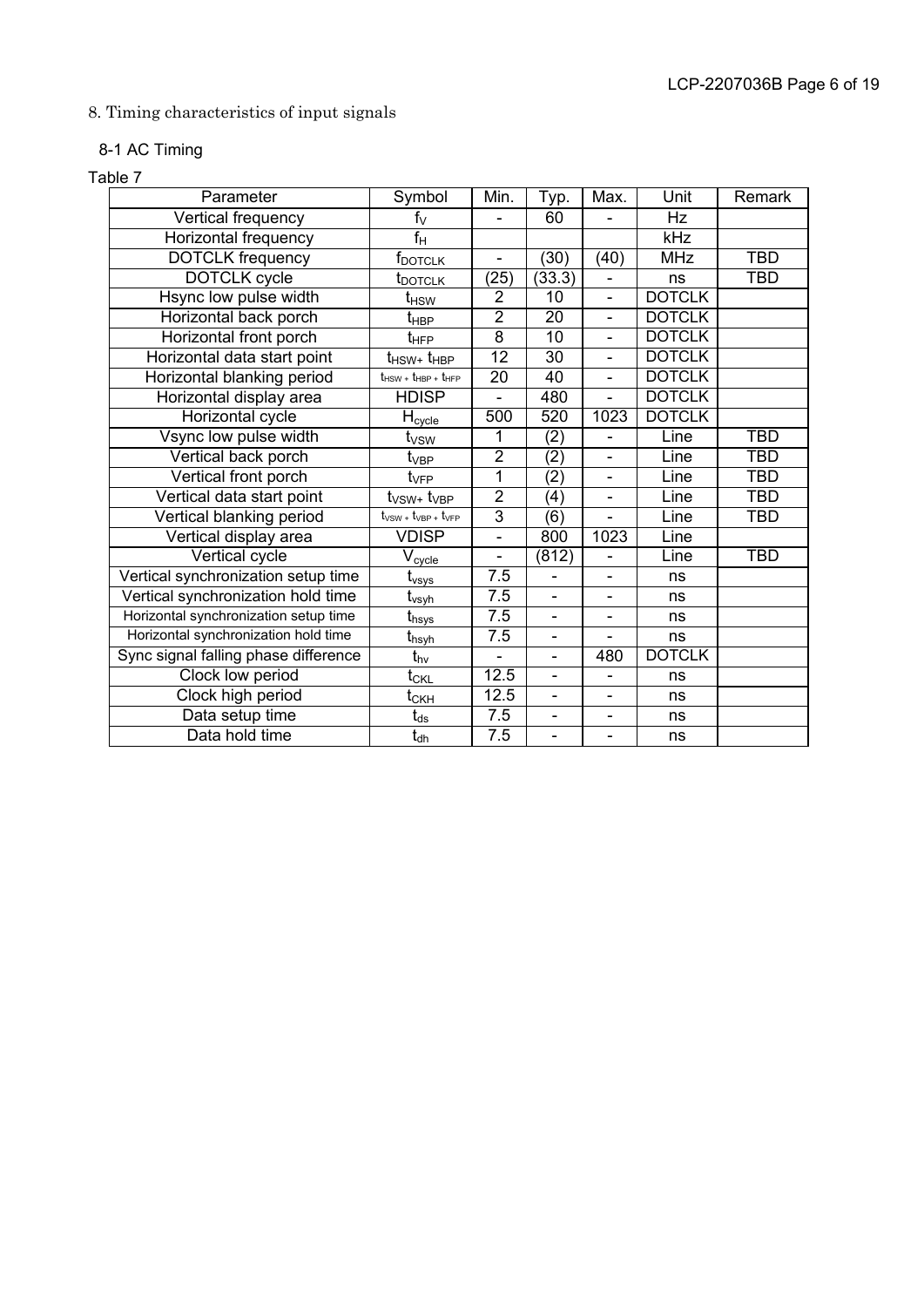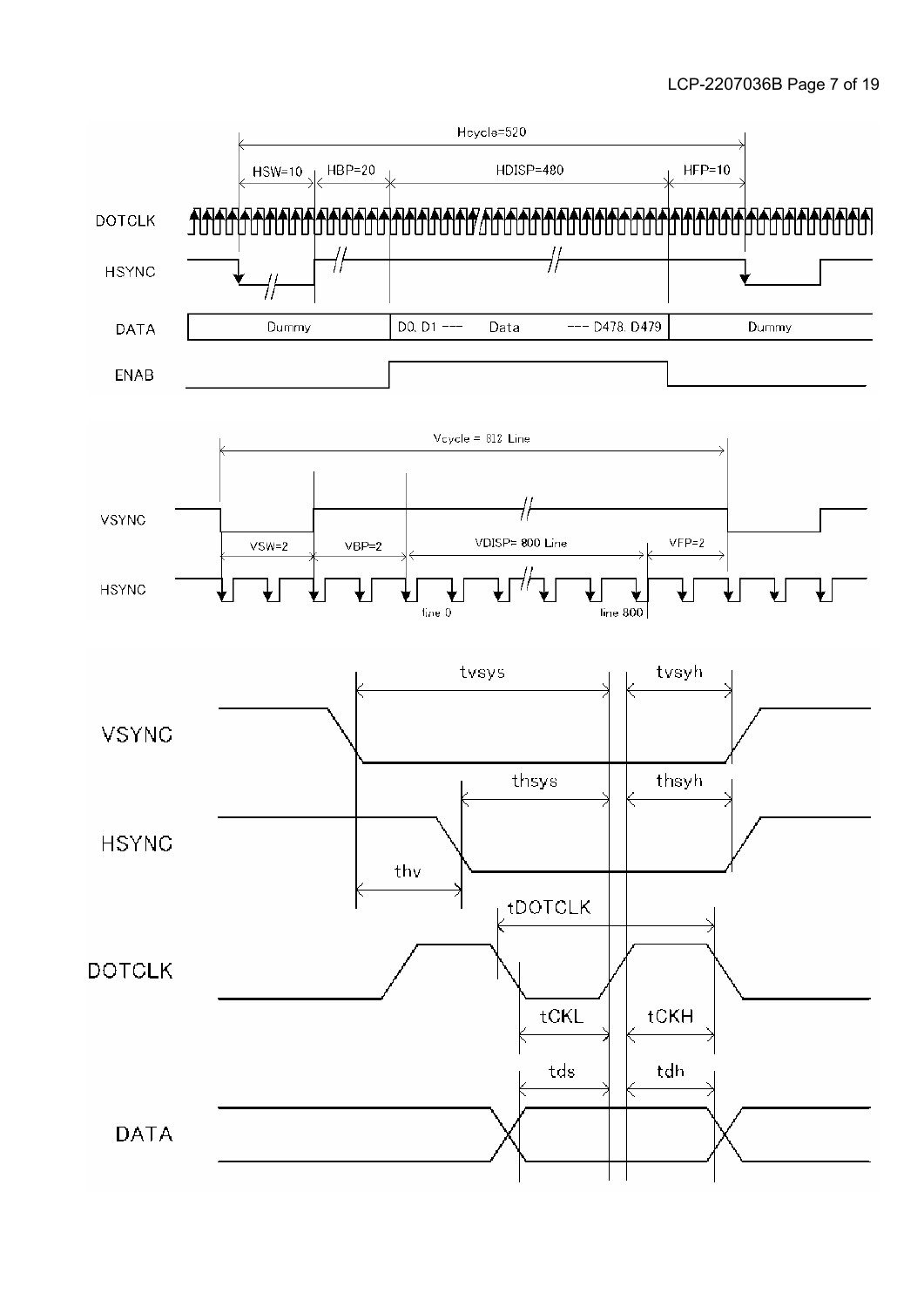#### 8-2 Reset Input Timing

Table 8

| Parameter                    | Symbol        | Min. | Typ. | Max. | Jnit | Remark |
|------------------------------|---------------|------|------|------|------|--------|
| Low pulse width              | IRES          | 30   |      |      | us   |        |
| Non-reactive low pulse width | <b>I</b> REIS |      |      |      | us   |        |
| Release time                 | <b>LREL</b>   |      |      |      | ms   |        |



8-3 Serial Interface Input Timing and Sequence(Address/Data Transfer Mode)

(1) Serial Interface Input Timing

Table 9

| Parameter                     | Symbol                                               | Min. | Typ. | Max. | Unit | Remark |
|-------------------------------|------------------------------------------------------|------|------|------|------|--------|
| <b>SCLK cycle</b>             | $\boldsymbol{\mathfrak{t}}_{\text{scyc}}$            | 210  |      |      | ns   |        |
| <b>SCLK</b> rise/fall time    | $\mathsf{t}_{\mathsf{R}_+}\mathsf{t}_{\mathsf{F}_-}$ |      |      | 25   | ns   |        |
| High pulse width              | t <sub>SCHW</sub><br>tschr                           | 90   |      |      | ns   |        |
| Low pulse width               | $t_{SCLW}$<br>t <sub>SCLR</sub>                      | 90   |      |      | ns   |        |
| <b>LCDCS</b> setup time       | $\mathfrak{t}_{\mathrm{CSS}}$                        | 120  |      | -    | ns   |        |
| <b>LCDCS hold time</b>        | t <sub>CSH</sub>                                     | 120  |      |      | ns   |        |
| Serial input data setup time  | $t_{\scriptstyle\text{SIDS}}$                        | 90   |      |      | ns   |        |
| Serial input data hold time   | t <sub>SIDH</sub>                                    | 90   |      |      | ns   |        |
| Serial output data delay time | t <sub>SODD</sub>                                    |      |      | 100  | ns   |        |
| Serial output data hold time  | l <sub>SODH</sub>                                    | 100  |      | -    | ns   |        |

\*All timings are 20 – 80%(VDDIO).

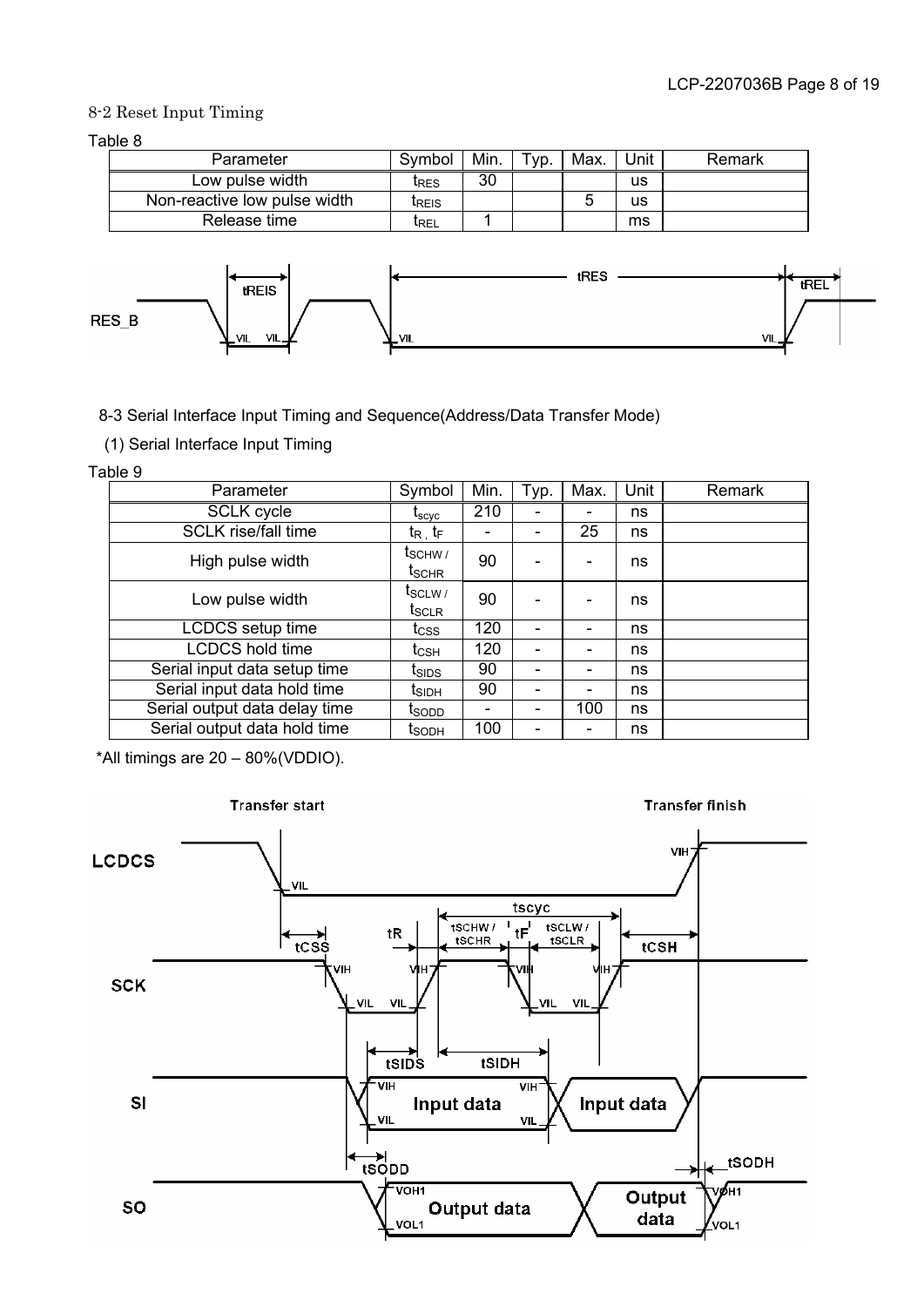#### (2) Serial Interface Sequence





(3) Register Setting

TBD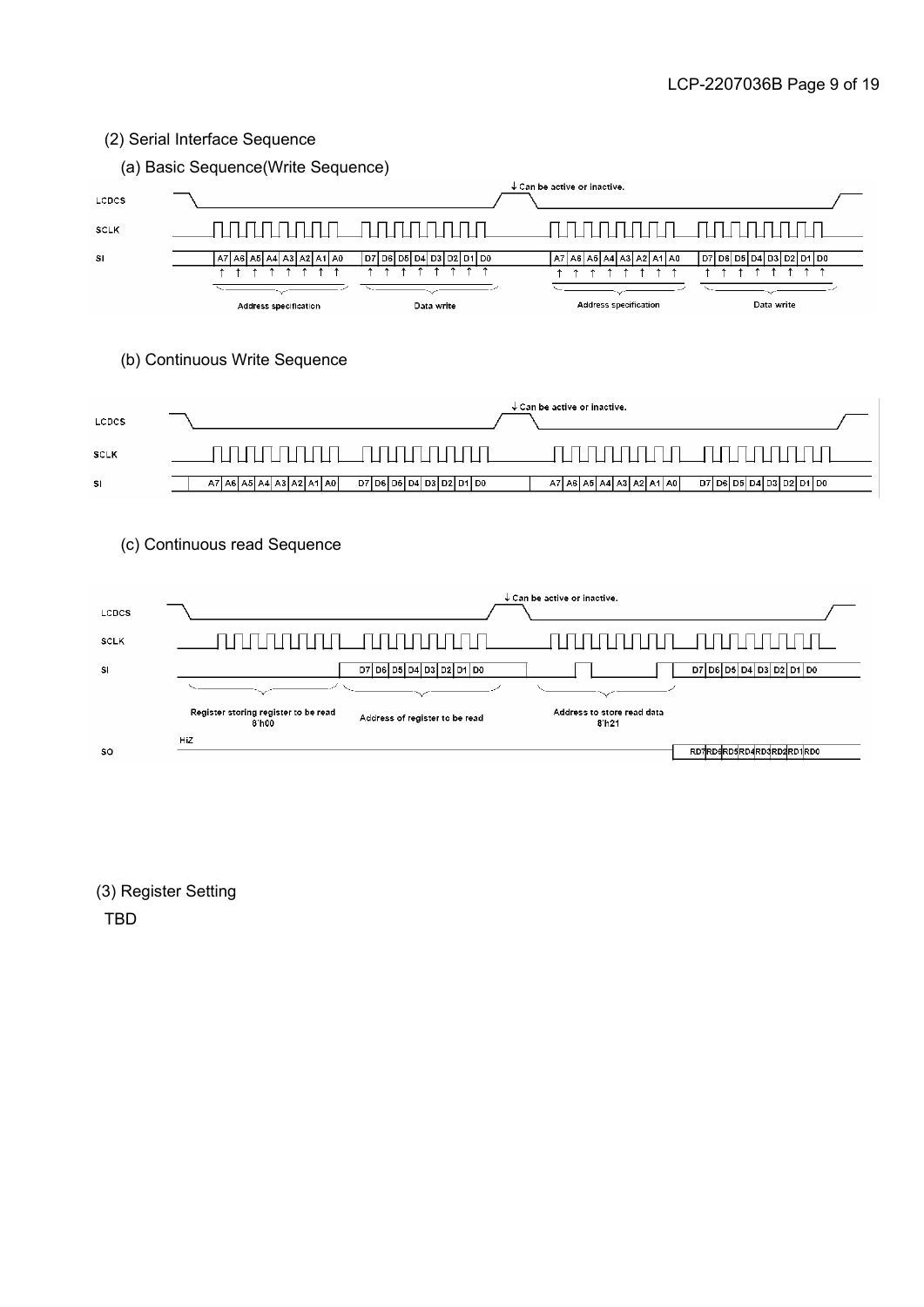#### 9. Power Sequence



9-2 Power On Sequence(After power application)

| <b>VSYNC</b>      | 0th VSYNC                                                                                                      | 1st VSYNC | 2nd VSYNC | 3rd VSYNC | 4th VSYNC | 5th VSYNC | 6th VSYNC     | 7th VSYNC        | <b>8th VSYNC</b> | 9th VSYNC |
|-------------------|----------------------------------------------------------------------------------------------------------------|-----------|-----------|-----------|-----------|-----------|---------------|------------------|------------------|-----------|
| <b>HSYNC</b>      |                                                                                                                |           |           |           |           |           |               |                  |                  |           |
| SEQON<br>Register |                                                                                                                |           |           |           |           |           |               |                  |                  |           |
| <b>DOTCLK</b>     | http://www.appartition.com/www.appartition.com/www.appartition.com/www.appartition.com/www.appartition.com/www |           |           |           |           |           |               |                  |                  |           |
| <b>LSI Output</b> |                                                                                                                |           |           |           |           |           | black display | Normal operation |                  |           |

#### 9-3 Power Off Sequence

|                   |                             | 0th VSYNC |               | 1st VSYNC |  | 2nd VSYNC |  | 3rd VSYNC |  |  | 4th VSYNC |  |                    |
|-------------------|-----------------------------|-----------|---------------|-----------|--|-----------|--|-----------|--|--|-----------|--|--------------------|
| <b>VSYNC</b>      |                             |           |               |           |  |           |  |           |  |  |           |  |                    |
| <b>HSYNC</b>      |                             |           |               |           |  |           |  |           |  |  |           |  |                    |
| SEQON<br>Register |                             |           |               |           |  |           |  |           |  |  |           |  |                    |
| <b>DOTCLK</b>     |                             |           |               |           |  |           |  |           |  |  |           |  | <b>IN 11 11 11</b> |
|                   | LSI Output Normal operation |           | black display |           |  |           |  |           |  |  |           |  |                    |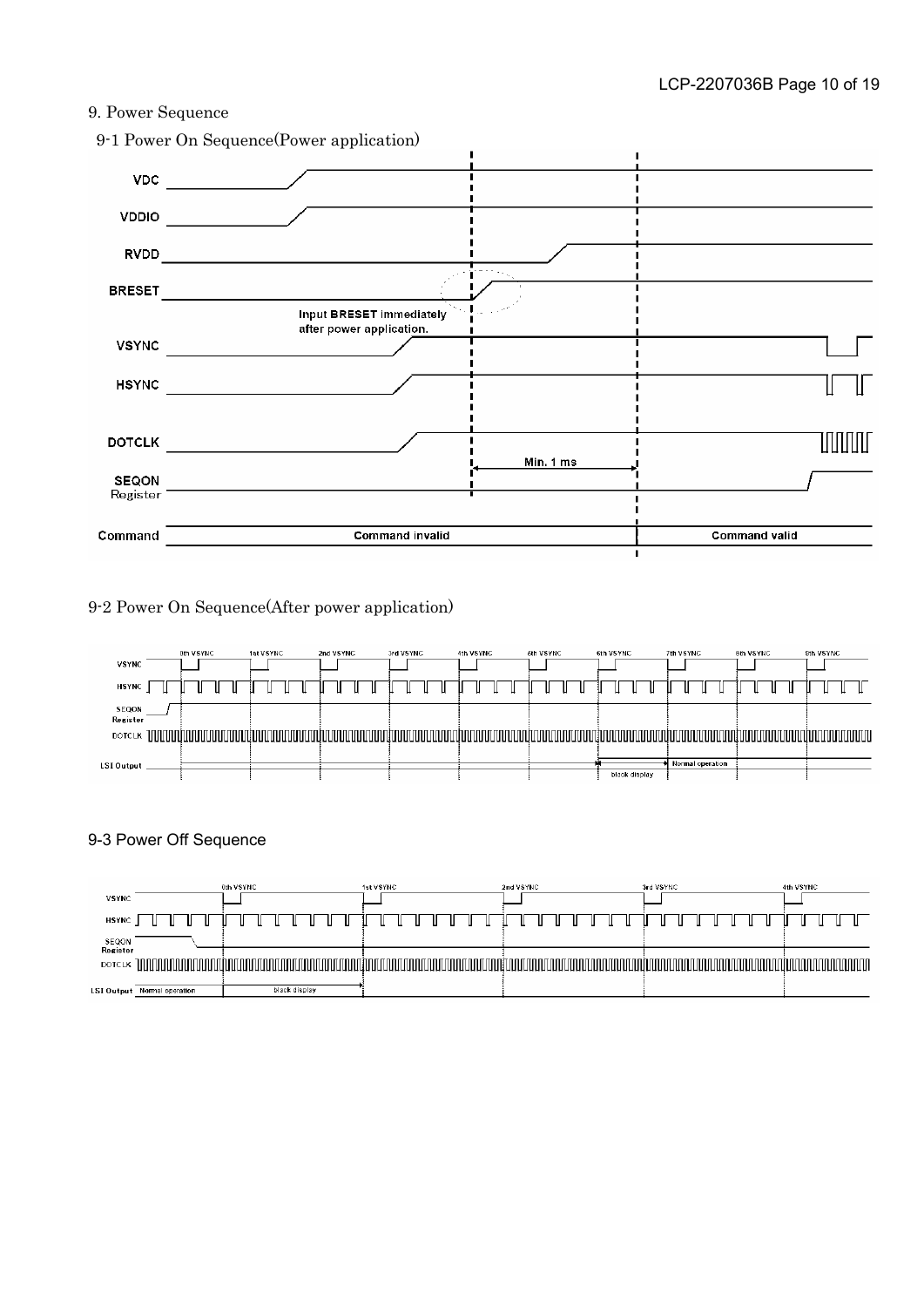#### 10. Input Signals, Basic Display Colors and Gray Scale of Each Color

#### Table 12

|                     | Colors<br>&       |                                | Data signals        |             |                     |              |                |            |                     |              |             |                |                |                                             |                |                     |              |                |           |              |
|---------------------|-------------------|--------------------------------|---------------------|-------------|---------------------|--------------|----------------|------------|---------------------|--------------|-------------|----------------|----------------|---------------------------------------------|----------------|---------------------|--------------|----------------|-----------|--------------|
|                     | Gray              | Gray                           | R <sub>0</sub>      | R1          | R <sub>2</sub>      | R3           | R <sub>4</sub> | R5         | G0                  | G1           | G2          | G <sub>3</sub> | G <sub>4</sub> | G <sub>5</sub>                              | B <sub>0</sub> | <b>B1</b>           | <b>B2</b>    | B <sub>3</sub> | <b>B4</b> | <b>B5</b>    |
|                     | Scale             | Scale                          | <b>LSB</b>          |             |                     |              |                | <b>MSB</b> | LSB                 |              |             |                |                | <b>MSB</b>                                  | LSB            |                     |              |                |           | <b>MSB</b>   |
|                     | <b>Black</b>      | $\qquad \qquad -$              | 0                   | 0           | 0                   | 0            | 0              | 0          | 0                   | 0            | 0           | 0              | 0              | 0                                           | 0              | 0                   | 0            | 0              | 0         | 0            |
|                     | <b>Blue</b>       | $\qquad \qquad \longleftarrow$ | 0                   | 0           | 0                   | 0            | 0              | 0          | 0                   | 0            | 0           | 0              | 0              | 0                                           | 1              | 1                   | 1            | 1              | 1         | 1            |
|                     | Green             | $\qquad \qquad -$              | 0                   | 0           | 0                   | 0            | 0              | 0          | 1                   | 1            | 1           | $\mathbf{1}$   | $\mathbf{1}$   | 1                                           | 0              | 0                   | 0            | 0              | 0         | 0            |
|                     | Cyan              | $\qquad \qquad -$              | 0                   | 0           | 0                   | 0            | 0              | 0          | 1                   | 1            | 1           | 1              | 1              | 1                                           | 1              | 1                   | $\mathbf{1}$ | 1              | 1         | 1            |
| <b>Basic Color</b>  | Red               | $\overline{\phantom{m}}$       | 1                   | 1           | 1                   | 1            | 1              | 1          | 0                   | 0            | 0           | 0              | 0              | 0                                           | 0              | 0                   | 0            | 0              | 0         | 0            |
|                     | Magent            | $\qquad \qquad -$              | 1                   | 1           | $\mathbf 1$         | 1            | 1              | 1          | 0                   | 0            | 0           | 0              | 0              | 0                                           | 1              | 1                   | 1            | 1              | 1         | 1            |
|                     | Yellow            | $\qquad \qquad -$              | 1                   | 1           | 1                   | 1            | 1              | 1          | 1                   | 1            | 1           | 1              | $\mathbf{1}$   | $\mathbf{1}$                                | 0              | 0                   | 0            | 0              | 0         | 0            |
|                     | White             | $\qquad \qquad \longleftarrow$ | 1                   | 1           | $\mathbf 1$         | 1            | 1              | 1          | 1                   | 1            | 1           | 1              | $\mathbf{1}$   | 1                                           | 1              | 1                   | 1            | 1              | 1         | 1            |
|                     | <b>Black</b>      | GS <sub>0</sub>                | 0                   | 0           | 0                   | 0            | 0              | 0          | 0                   | 0            | $\mathbf 0$ | 0              | 0              | 0                                           | 0              | 0                   | 0            | 0              | 0         | 0            |
|                     | ⇧                 | GS1                            | 1                   | 0           | 0                   | 0            | 0              | 0          | 0                   | 0            | $\mathbf 0$ | 0              | 0              | 0                                           | 0              | 0                   | 0            | 0              | 0         | 0            |
|                     | Darker            | GS <sub>2</sub>                | 0                   | 1           | 0                   | 0            | 0              | 0          | 0                   | 0            | 0           | 0              | 0              | 0                                           | 0              | 0                   | 0            | 0              | 0         | 0            |
| Gray Scale of Red   | ⇧                 | ↓                              | ↓                   |             |                     |              |                |            |                     |              |             | ↓              |                |                                             | ↓              |                     |              |                |           |              |
|                     | ⇩                 | ↓                              | ↓                   |             |                     |              |                | ↓          |                     |              |             | ↓              |                |                                             |                |                     |              |                |           |              |
|                     | <b>Brighter</b>   | GS61                           | 1                   | 0           | 1                   | 1            | 1              | 1          | 0                   | 0            | 0           | 0              | 0              | 0                                           | 0              | 0                   | 0            | 0              | 0         | 0            |
|                     | $\overline{\psi}$ | GS62                           | 0                   | 1           | 1                   | 1            | 1              | 1          | 0                   | 0            | 0           | 0              | 0              | 0                                           | 0              | 0                   | 0            | 0              | 0         | 0            |
|                     | Red               | GS63                           | 1                   | $\mathbf 1$ | $\mathbf 1$         | 1            | 1              | 1          | 0                   | 0            | $\mathbf 0$ | 0              | 0              | 0                                           | 0              | 0                   | 0            | 0              | 0         | 0            |
|                     | <b>Black</b>      | GS <sub>0</sub>                | 0                   | 0           | 0                   | 0            | 0              | 0          | 0                   | 0            | 0           | 0              | 0              | 0                                           | 0              | 0                   | 0            | 0              | 0         | 0            |
|                     | 仚                 | GS1                            | 0                   | 0           | 0                   | 0            | 0              | 0          | 1                   | 0            | 0           | 0              | 0              | 0                                           | 0              | 0                   | 0            | 0              | 0         | 0            |
|                     | Darker            | GS <sub>2</sub>                | 0                   | 0           | 0                   | 0            | 0              | 0          | 0                   | $\mathbf{1}$ | 0           | 0              | 0              | 0                                           | 0              | 0                   | 0            | 0              | 0         | 0            |
|                     | 仚                 | ↓                              |                     |             |                     | ↓            |                |            | ↓                   |              |             |                | ↓              |                                             |                |                     |              |                |           |              |
|                     | ⇩                 | ↓                              |                     |             |                     | ↓            |                |            |                     |              |             | ↓              |                |                                             | ↓              |                     |              |                |           |              |
| Gray Scale of Green | <b>Brighter</b>   | GS61                           | 0                   | 0           | 0                   | 0            | 0              | 0          | 1                   | 0            | 1           | 1              | 1              | 1                                           | 0              | 0                   | 0            | 0              | 0         | 0            |
|                     | ⇩                 | GS62                           | 0                   | 0           | 0                   | 0            | 0              | 0          | 0                   | 1            | 1           | 1              | 1              | 1                                           | 0              | 0                   | 0            | 0              | 0         | 0            |
|                     | Green             | GS63                           | 0                   | 0           | 0                   | 0            | 0              | 0          | 1                   | 1            | 1           | 1              | 1              | 1                                           | 0              | 0                   | 0            | 0              | 0         | 0            |
|                     | <b>Black</b>      | GS0                            | $\mathsf 0$         | $\pmb{0}$   | $\pmb{0}$           | $\pmb{0}$    | $\pmb{0}$      | 0          | $\mathsf 0$         | 0            | 0           | 0              | $\pmb{0}$      | 0                                           | 0              | $\pmb{0}$           | $\pmb{0}$    | $\pmb{0}$      | 0         | 0            |
|                     | ⇧                 | GS1                            | $\mathsf 0$         | $\pmb{0}$   | $\mathsf{O}\xspace$ | $\pmb{0}$    | $\pmb{0}$      | 0          | $\pmb{0}$           | 0            | $\pmb{0}$   | $\pmb{0}$      | $\pmb{0}$      | $\pmb{0}$                                   | 1              | $\mathsf{O}\xspace$ | $\pmb{0}$    | $\pmb{0}$      | $\pmb{0}$ | $\pmb{0}$    |
|                     | Darker            | GS <sub>2</sub>                | $\mathsf{O}\xspace$ | $\mathsf 0$ | $\pmb{0}$           | $\mathbf 0$  | $\pmb{0}$      | 0          | $\mathsf{O}\xspace$ | $\mathsf 0$  | $\pmb{0}$   | $\pmb{0}$      | $\pmb{0}$      | 0                                           | 0              | $\mathbf{1}$        | $\pmb{0}$    | $\pmb{0}$      | 0         | $\pmb{0}$    |
|                     | ⇧                 | $\downarrow$                   |                     |             |                     | $\downarrow$ |                |            |                     |              |             | $\downarrow$   |                |                                             |                |                     |              | $\downarrow$   |           |              |
|                     | $\mathbb Q$       | $\downarrow$                   |                     |             |                     | ↓            |                |            | $\downarrow$        |              |             |                |                | ↓                                           |                |                     |              |                |           |              |
| Gray Scale of Blue  | <b>Brighter</b>   | GS61                           | $\mathbf 0$         | 0           | $\pmb{0}$           | $\pmb{0}$    | 0              | 0          | $\mathsf{O}$        | 0            | 0           | 0              | 0              | 0                                           | 1              | 0                   | 1            | $\mathbf{1}$   | 1         | $\mathbf 1$  |
|                     | $\mathbb Q$       | GS62                           | $\mathsf 0$         | 0           | $\pmb{0}$           | $\pmb{0}$    | 0              | 0          | $\pmb{0}$           | 0            | 0           | $\pmb{0}$      | $\pmb{0}$      | $\pmb{0}$                                   | 0              | $\mathbf{1}$        | $\mathbf{1}$ | $\mathbf{1}$   | 1         | $\mathbf{1}$ |
|                     | <b>Blue</b>       | GS63                           | $\mathsf 0$         | $\mathbf 0$ | $\pmb{0}$           | $\pmb{0}$    | $\pmb{0}$      | 0          | $\pmb{0}$           | 0            | 0           | $\pmb{0}$      | $\pmb{0}$      | $\pmb{0}$                                   | 1              | $\mathbf{1}$        | $\mathbf 1$  | 1              | 1         | $\mathbf 1$  |
|                     |                   |                                |                     |             |                     |              |                |            |                     |              |             |                |                | 0: Low level voltage, 1: High level voltage |                |                     |              |                |           |              |

 Each basic color can be displayed in 64 gray scales from 6 bit data signals. According to the combination of total 18 bit data signals, the 262,144-color display can be achieved on the screen.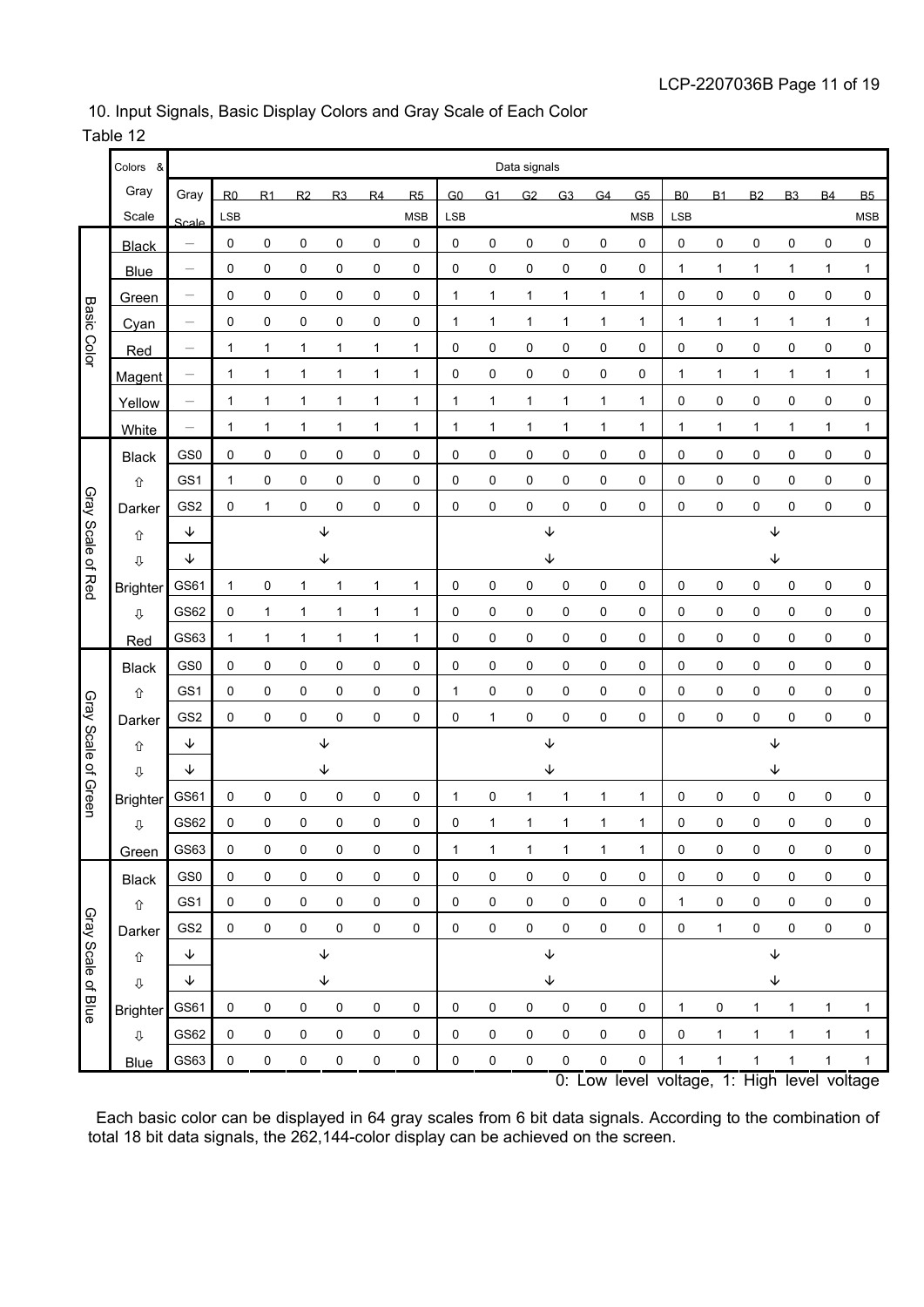#### 11. Optical Characteristics

11-1 Not Driving the Back Light Condition

.

|  | Table 13                  |             |                           |                    |      |            |      |                          | Ta=+25 $^{\circ}$ C |
|--|---------------------------|-------------|---------------------------|--------------------|------|------------|------|--------------------------|---------------------|
|  | Parameter                 |             | Symbol                    | Condition          | Min. | Typ.       | Max. | Unit                     | Remark              |
|  | Viewing angle range       |             | 021, 022                  |                    |      | <b>TBD</b> |      | degree                   | [Note11-1,          |
|  |                           |             | $ \theta$ 11, $\theta$ 12 | CR > 2             |      | TBD        |      | degree                   | $11-2$              |
|  | Contrast ratio            |             |                           |                    |      | <b>TBD</b> |      |                          | [Note11-2,          |
|  |                           |             | <b>CR</b>                 | $\theta = 0^\circ$ |      |            |      |                          | $11-4$ ]            |
|  | Response                  | <b>Rise</b> | <b>Tr</b>                 |                    |      | <b>TBD</b> |      | ms                       |                     |
|  | Time                      | Fall        | Td                        | $\theta = 0^\circ$ |      | <b>TBD</b> |      | ms                       | $[Note 11-3]$       |
|  | <b>White Chromaticity</b> |             | X                         |                    |      | (0.320)    |      | $\overline{\phantom{a}}$ |                     |
|  |                           |             | ۷                         | $\theta = 0^\circ$ |      | (0.347)    |      |                          | $[Note 11-4]$       |
|  | <b>Reflection Ratio</b>   |             | $\mathsf{R}$              | $\theta = 0^\circ$ |      | (1.5)      |      | $\%$                     | $[Note 11-5]$       |

\*The measuring method of the optical characteristics is shown by the following figure.

\*A measurement device is DMS diffuse measurement system.



Center of display

Measuring method for optical characteristics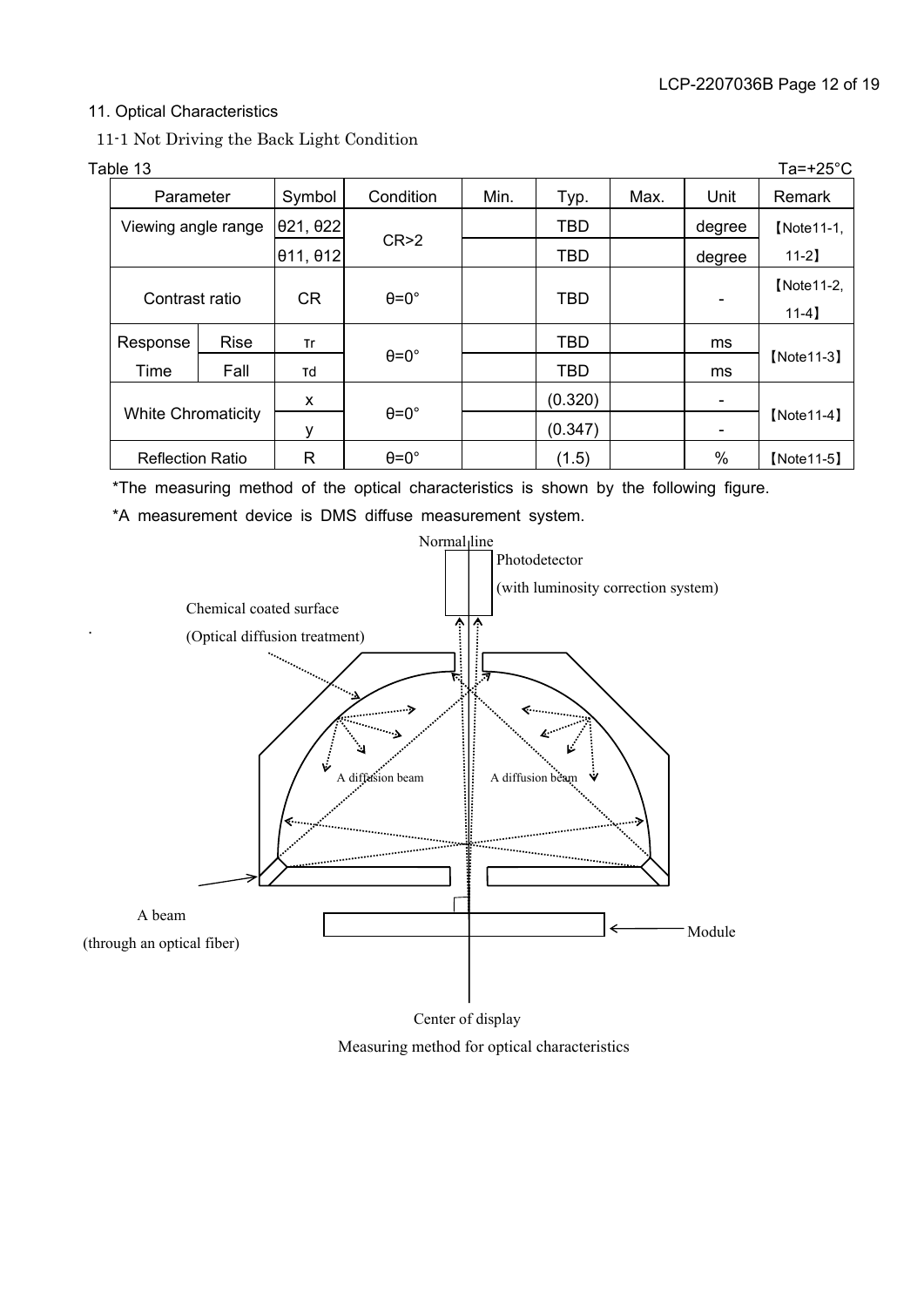#### 11-2 Driving the Back Light Condition

|   | Table 14                                             |             |                          |                    |         |         |         |                          | Ta=+25 $^{\circ}$ C |
|---|------------------------------------------------------|-------------|--------------------------|--------------------|---------|---------|---------|--------------------------|---------------------|
|   | Parameter                                            |             | Symbol                   | Condition          | Min.    | Typ.    | Max.    | Unit                     | Remark              |
|   | Viewing Angle Range                                  |             | $\theta$ 21, $\theta$ 22 |                    | (70)    | (80)    |         | degree                   | [Note11-1,          |
|   |                                                      |             | 011, 012                 | CR>10              | (70)    | (80)    |         | degree                   | $11-2$ ]            |
|   | <b>Contrast Ratio</b>                                |             | <b>CR</b>                | $\theta = 0^\circ$ |         | (500)   |         |                          | $[Note 11-2]$       |
|   | Response                                             | <b>Rise</b> | <b>Tr</b>                |                    |         |         | (35)    | ms                       |                     |
|   | Time<br>Decay                                        |             | Td                       | $\theta = 0^\circ$ |         |         | (35)    | ms                       | $[Note 11-3]$       |
|   |                                                      |             |                          |                    | (0.275) | (0.310) | (0.345) | $\overline{\phantom{a}}$ |                     |
|   | <b>White Chromaticity</b><br><b>Red Chromaticity</b> |             | у                        |                    | (0.295) | (0.330) | (0.365) | $\overline{\phantom{a}}$ |                     |
|   |                                                      |             | X                        |                    |         | (0.630) |         |                          |                     |
|   |                                                      |             | У                        |                    |         | (0.345) |         |                          |                     |
| Έ | <b>Green Chromaticity</b>                            |             | X                        | $\theta = 0^\circ$ |         | (0.320) |         |                          |                     |
|   |                                                      |             | у                        |                    |         | (0.625) |         |                          |                     |
|   | <b>Blue Chromaticity</b><br>Ά                        |             | X                        |                    |         | (0.150) |         |                          |                     |
|   |                                                      |             | у                        |                    |         | (0.065) |         |                          |                     |
|   | <b>Brightness</b>                                    |             | XL1                      | $\theta = 0^\circ$ |         | (300)   |         | cd/m <sup>2</sup>        | $I_{LED} = 20mA$    |
|   | Uniformity                                           |             | U                        | $\theta = 0^\circ$ | (75)    | (85)    |         | $\%$                     | $[Note 11-6]$       |
|   | <b>NTSC Ratio</b>                                    |             | ${\mathsf S}$            |                    | (60)    | (70)    |         | $\%$                     |                     |

\*The measuring method of the optical characteristics is shown by the following figure.

\*A measurement device is TOPCON luminance meter SR-3.(Viewing cone1.)



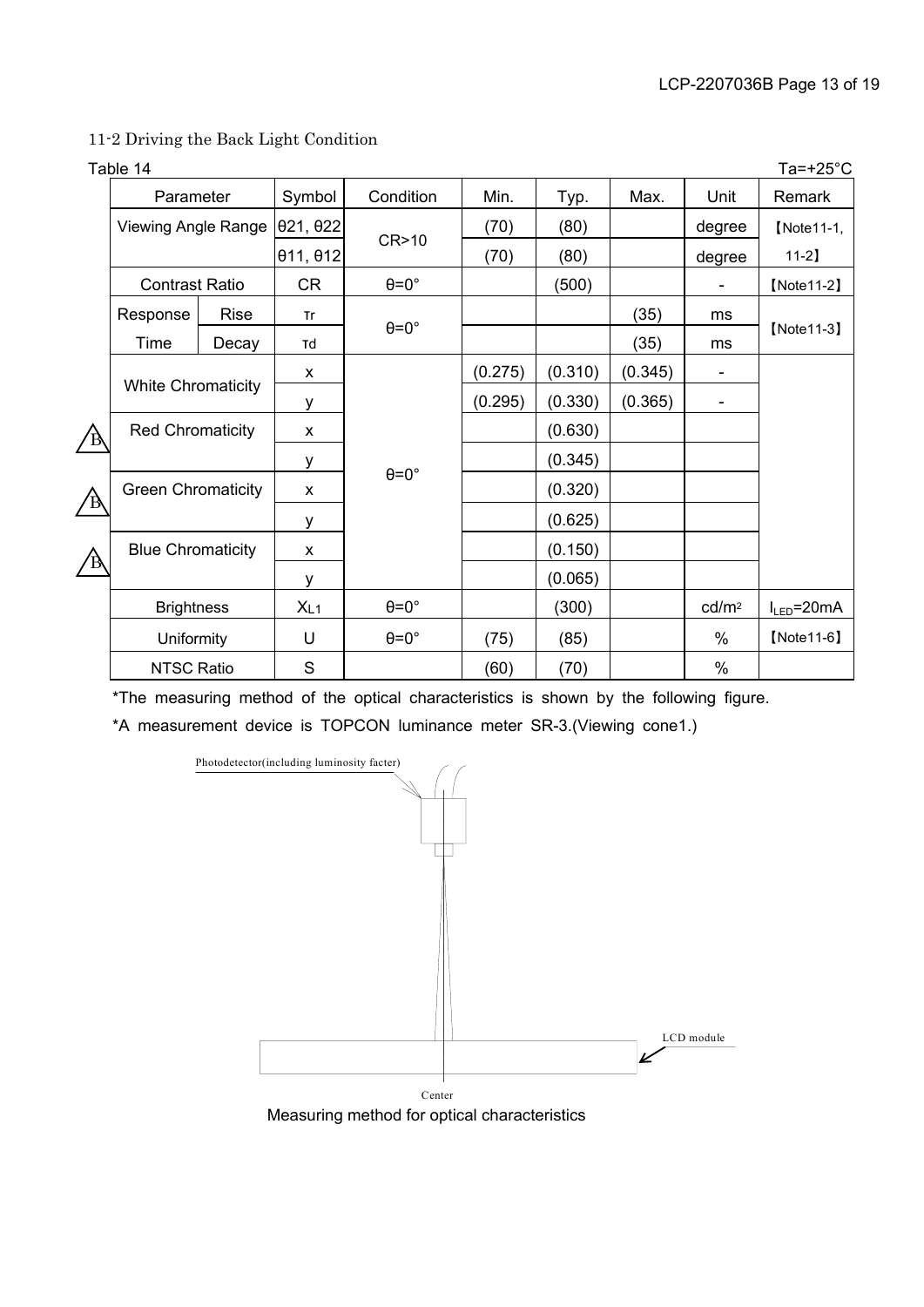ޣNote 11-1ޤViewing angle range is defined as follows.



ޣNote 11-2ޤDefinition of contrast ratio:

The contrast ratio is defined as the follows:

Luminance (brightness) with all pixels black Contrast ratio  $(CR) = \frac{\text{Luminance (brightness) with all pixels white}}{\text{Luminance (rightness)}}$ 

ޣNote 11-3ޤDefinition of response time:

 The response time is defined as the following figure and shall be measured by switching the input signal for "black" and "white"



ޣNote 11-4ޤA measurement device is Minolta CM-2002.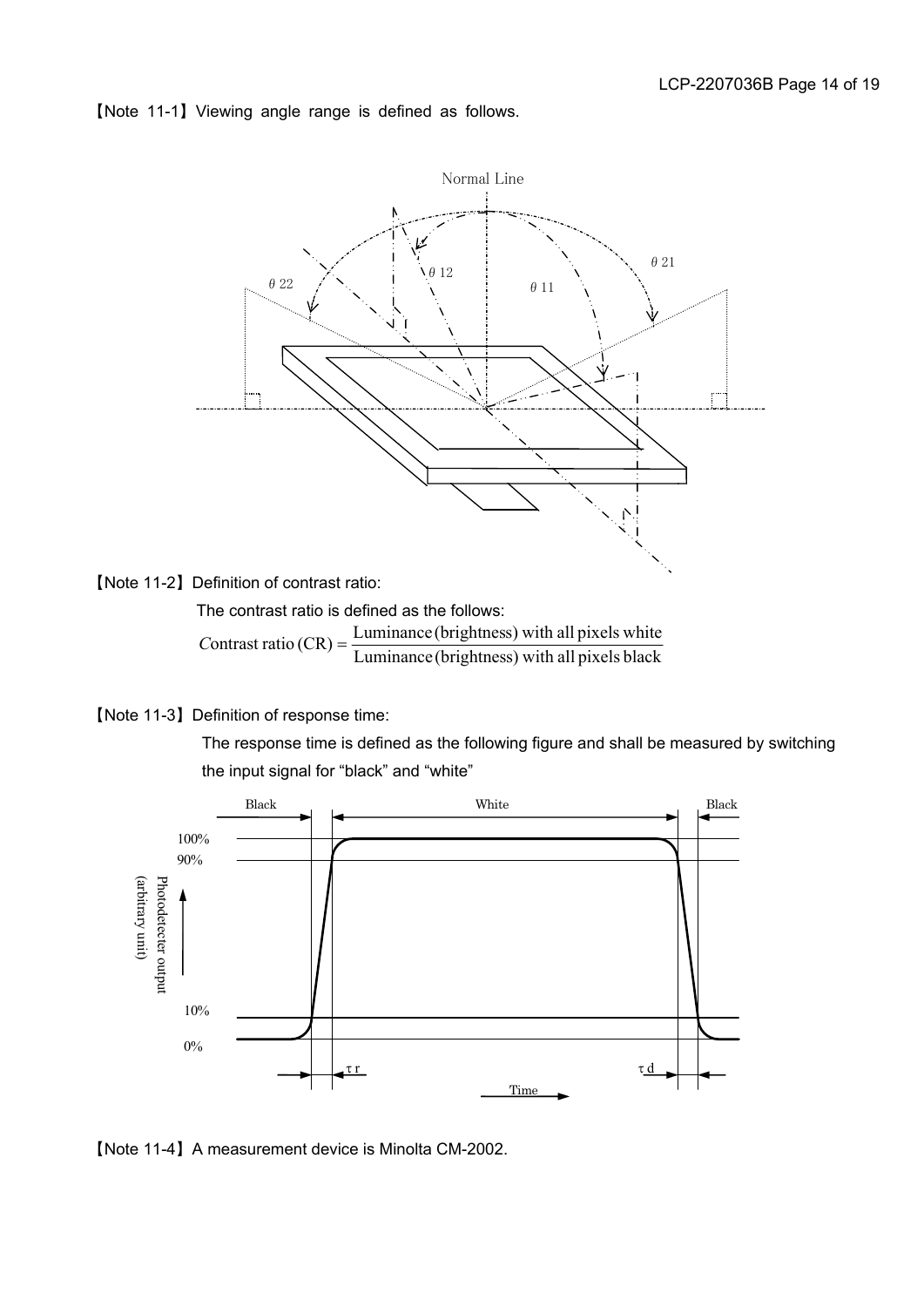ޣNote 11-5ޤDefinition of reflection ratio

Light detected levelof the reflection by thestandard white boad Re  $f$ rection ratio =  $\frac{\text{Light detected level of the reflection by the LCD module}}{\text{Lengthed}}$ 

**[Note 11-6] Definition of Uniformity.**  $\textsf{Uniformity} = \frac{\textsf{Minimum Briggs}}{\textsf{Maximum Briggs}} \times 100\,(%)$ 

The brightness should be measured on the 9-point as shown in the following figure.



#### 12. Display quality

 The display quality of the color TFT-LCD module shall be in compliance with the Incoming Inspection Standards(TBD) TFT-LCD.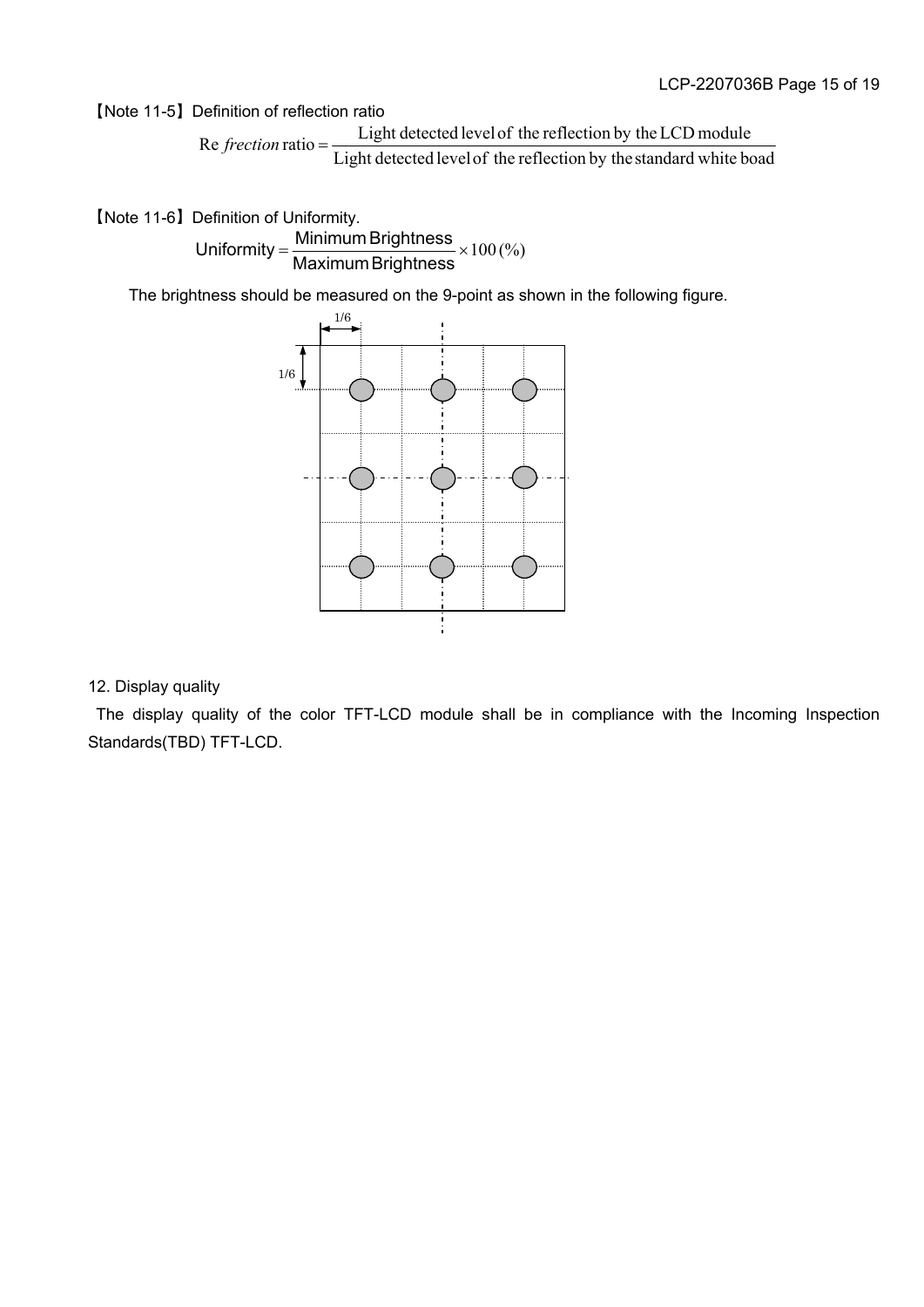#### 13. Mechanical characteristics

- 13-1. External appearance
	- See Fig.1 Outline Dimension
- 13-2. FPC characteristics Specific connector NAIS AXT450124

#### 14. Handling Precautions

14-1. Insertion and taking out of Connector

 Be sure insert and take out of the connector(header) into the connector(socket) of the set after turning off the power supply on the set side.

14-2. Handling of FPC

 The FPC for LCD panel shall be bent only slit portion. The bending slit shall be bent uniformly on the whole slit portion with bending radius larger than 1.0mm.

14-3. Installation of the module

 On mounting the module, be sure to fix the module on the same plane. Taking care not to warp or twist the module

- 14-4. Precaution when mounting
	- (1) If water droplets and oil attaches to it for a long time, discoloration and staining occurs. Wipe then off immediately.
	- (2) Glass is used for the TFT-LCD panel or touch panel. IF it is dropped or bumped against a hard object, it may be broken. Handle it with sufficient care.
	- (3) As the CMOS IC is used in this module, pay attention to static electricity when handling it. Take a measure for grounding on the human body.
- 14-5. Other
	- (1) The liquid-crystal is deteriorated by ultraviolet rays. Do not leave it in direct sunlight and strong ultraviolet rays for many hours.
	- (2) If it is kept at a temperature below the rated storage temperature, it becomes coagulated and the panel may be broken. Also, if it is kept at a temperature above the rated storage temperature, it becomes isotropic liquid and does not return to its original state. Therefore, it is desirable to keep it at room temperature as much as possible.
	- (3) If the LCD breaks, don't put internal liquid crystal into the mouth. When the liquid crystal sticks to the hands, feet and clothes, wash it out immediately.
	- (4) Wipe off water drop or finger grease immediately. Long contact with water may cause discoloration or spots.
	- (5) Observe general precautions for all electronic components.
	- (6) Static image should not be displayed more than 5 minutes in order to prevent from occurrence of residual image.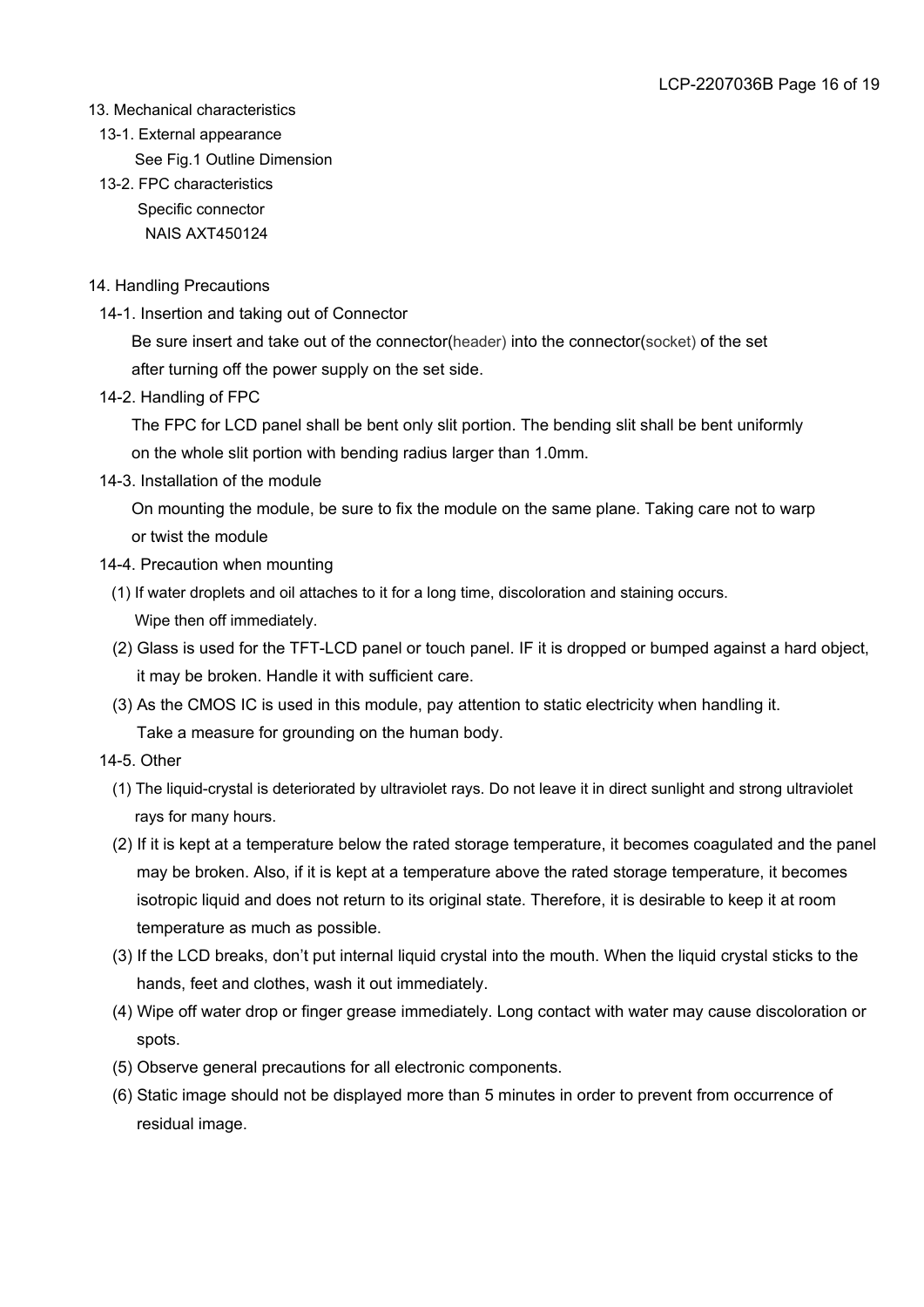#### 15. Reliability Test Items

#### Table 15

| No. | Test item                       | Conditions                                                          |
|-----|---------------------------------|---------------------------------------------------------------------|
| 1   | High temperature storage test   | Ta = $+70^{\circ}$ C, 240h                                          |
| 2   | Low temperature storage test    | $Ta = -30^{\circ}C$ , 240h                                          |
| 3   | High temperature and            | Ta = +60°C90%RH, 240h                                               |
|     | high humidity storage test      | (No condensation)                                                   |
| 4   | High temperature operation test | Ta = $+60^{\circ}$ C, 240h                                          |
| 5   | Low temperature operation test  | Ta = -20°C, 240h                                                    |
| 6   | High temperature and            | Ta = +40°C95%RH, 240h                                               |
|     | high humidity operation test    | (No condensation)                                                   |
|     |                                 | $\pm 200V$ , 200pF(0 $\Omega$ ) to Terminals(Contact)               |
| 7   | Electro static discharge test   | (1 time for each terminals)                                         |
|     |                                 | ±8kV, 150pF(330Ω) to Housing bezel or T/P(Contact)                  |
|     |                                 | $±15kV$ , 150pF(330 $\Omega$ ) to Housing bezel or T/P(in Air)      |
| 8   | Shock test                      | Half Sin, 100 G, 6 ms, 6 faces $(\pm X, \pm Y, \± Z)$ , Non-Op      |
|     |                                 | Sine: 10-500-10Hz, 6 G, 30min (1 cycle: 10~500~10 Hz,               |
| 9   | <b>Vibration test</b>           | 15 min/cycle, 2 cycles), X, Y, Z                                    |
|     |                                 | Random: 10-500Hz (6 Grms (0.074 G2/Hz)), 500-2000Hz                 |
|     |                                 | (-3db/octave), 60min, X, Y, Z                                       |
| 10  | Heat shock test                 | Ta = -30°C(30min) $\sim$ 70°C(30min), 50cycle                       |
| 11  | <b>FPC Bending Test</b>         | Bending 30 times by bending radius R1.0mm and<br>angle=90°(LCD FPC) |

\*Ta = Ambient temperature

\*Check items

In the standard condition, there shall be no practical problems that may affect the display function.

#### 16. Others

16-1. Indication of lot number

The lot number is shown on a label. Attached location is shown in Fig.1(Outline Dimensions).



16-2. Used Regulation of Chemical Substances Breaking Ozone Stratum

Substances with the object of regulating : CFCS, Carbon tetrachloride, Halon

1,1,1-Trichloro ethane(Methyl chloroform)

- (a) This LCD module, Constructed part and Parts don't contain the above substances.
- (b) This LCD module, Constructed part and Parts don't contain the above substances in processes of manufacture.
- 16-3. If some problems arise about mentioned items in this document and other items, the user of the TFT-LCD module and Sharp will cooperate and make efforts to solve the problems with mutual respect and good will.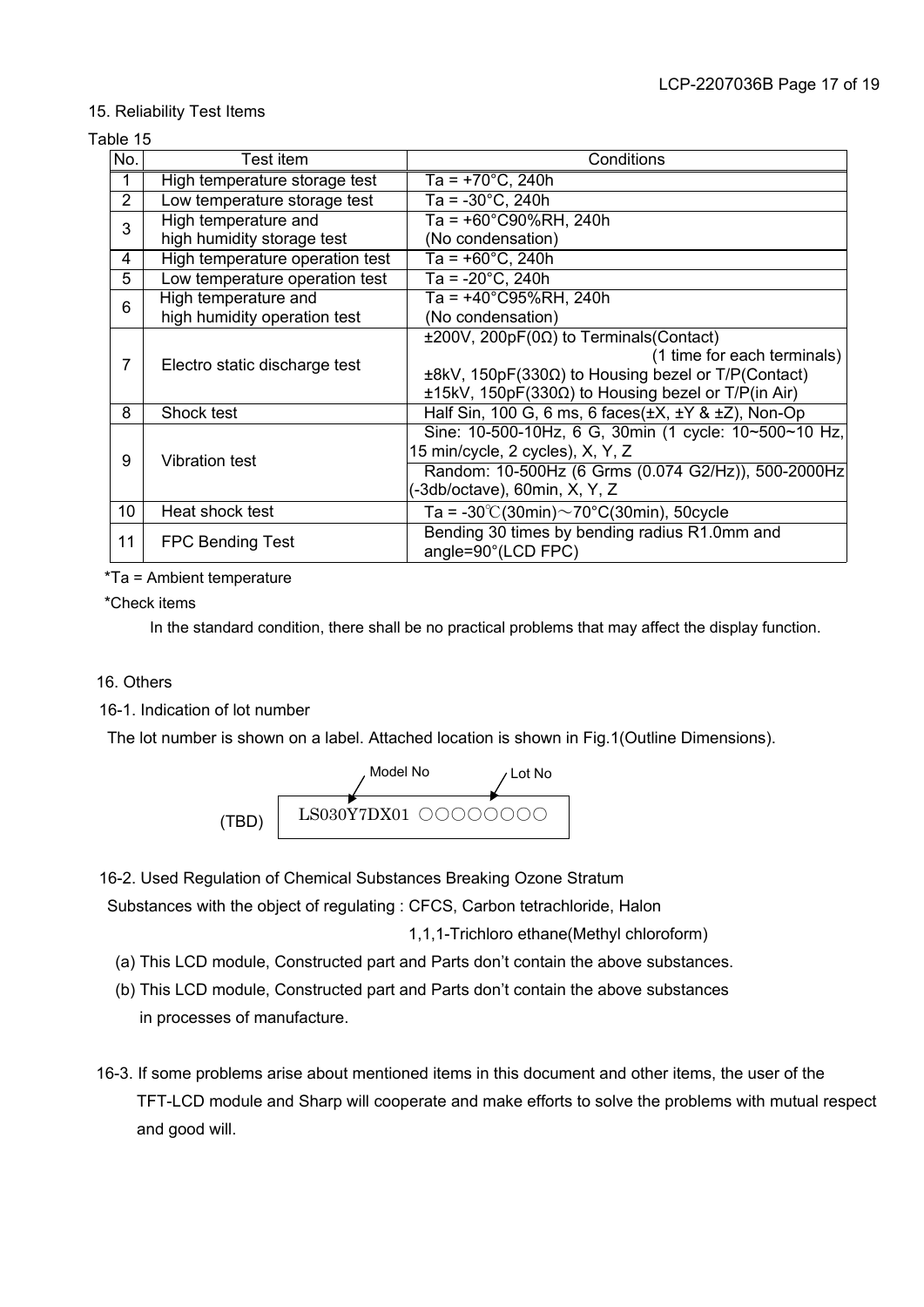#### 17. Forwarding form(TBD)

- (a) Piling number of cartons : TBD deep
- (b) Package quality in one cartons : TBD pcs
- (c) Carton size : TBD mm  $\times$  TBD mm  $\times$  TBD mm
- (d) Total mass of 1 carton filled with full modules : approximately TBD g

Condition for storage

**Environment** 

- (1) Temperature :  $0 \sim 40^{\circ}$ C
- (2) Humidity :  $60\%RH$  or less(at  $40^{\circ}$ C)
- (3) Atmosphere : Harmful gas, such as acid or alkali which bites electronic components and/or wires, must not be detected.
- (4) Period : about 3 months
- (5) Opening of the package : In order to prevent the LCD module from breakdown by electrostatic charges, please control the room humidity over 50%RH and open the package taking sufficient countermeasures against electrostatic charges, such as earth, etc.